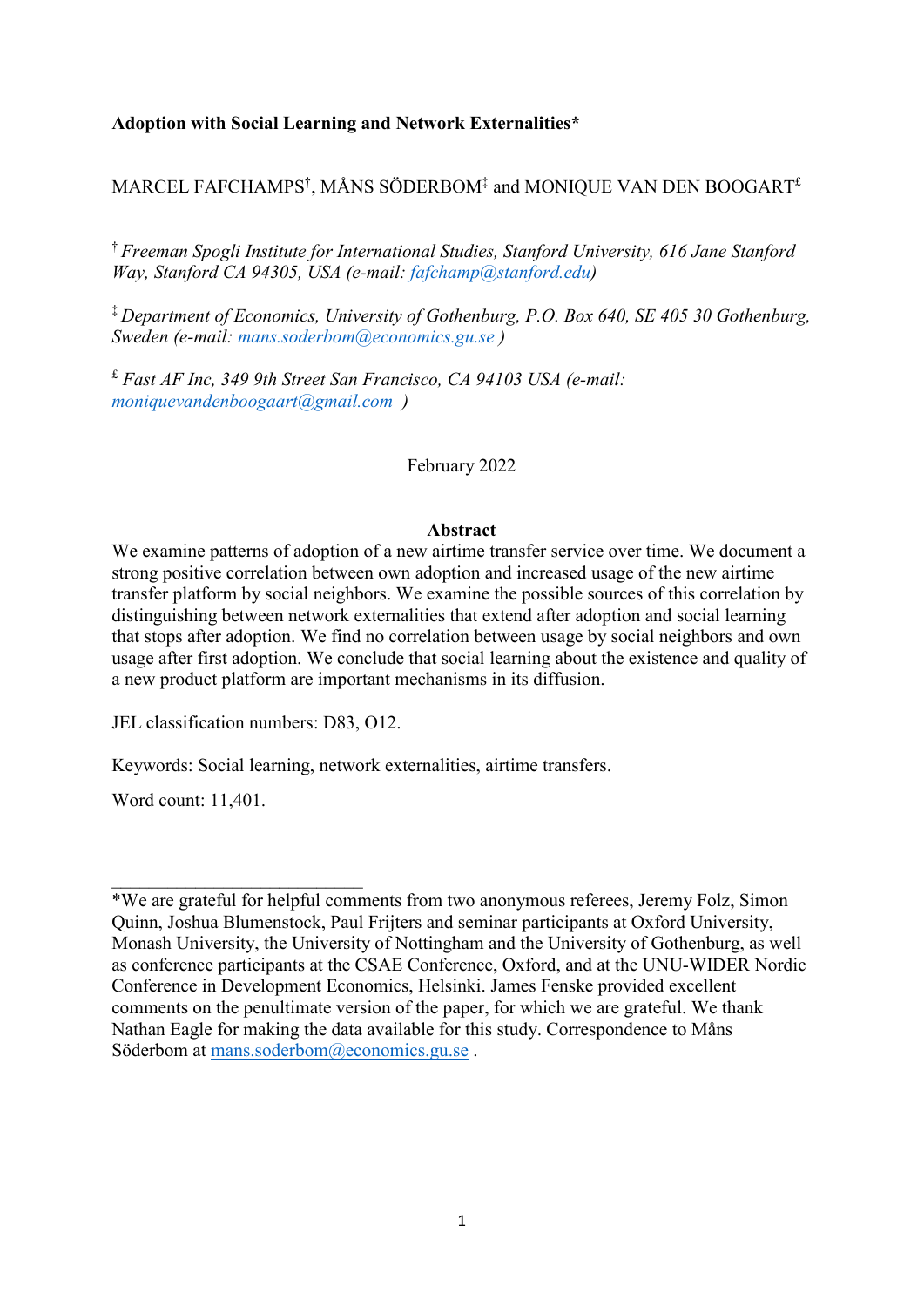### **I. Introduction**

 $\overline{a}$ 

The introduction of IT technology has revolutionized the way many products and services are distributed. This is also true in less developed countries where mobile phones have opened new avenues for the diffusion of information and the adoption of new technologies and services. Examples include: market price information (e.g., Jensen 2007; Aker and Fafchamps, 2015; Fafchamps and Minten 2012); agricultural extension services (e.g., Cole and Fernando, 2016); health information; mobile banking (e.g., Jack and Suri, 2014); and political elections (e.g., Aker et al., 2017). The fact that all these applications are based on a platform -- the mobile phone -- originally designed for social communication leaves much room for possible social network effects in adoption and usage.

In this paper we examine the (first) adoption of an airtime transfer service, known as ME2U, using a large administrative dataset from a monopolistic telecommunication operator in Rwanda.<sup>[1](#page-1-0)</sup> Peer-to-peer transfers of airtime between phone users is a predecessor of the introduction of mobile banking. The only difference is that, when mobile banking is in place, users can redeem airtime for cash from participating agents. The pattern of diffusion of airtime transfers across phone users can therefore be taken as indicative of the likely diffusion of mobile money and other phone-based services. It is also potentially informative about other diffusion processes on social networks.

It has often been observed that the adoption of new products and services, and other behavioral changes, diffuse along social networks (Young, 1999, 2009; Jackson and Yariv, 2005; Björkegren, 2019). What is less clear is why. This paper aims to throw some light on this issue. There are many possible reasons why adoption may spread along social networks. One is that some individuals get to know of a new product.<sup>[2](#page-1-1)</sup> People talk about new products

<span id="page-1-1"></span><span id="page-1-0"></span><sup>1</sup> The outcome of interest in the present paper is *first* adoption, (i.e., the first time an individual uses the technology actively). Subsequent to (first) adoption, there is continued usage and non-usage of the technology. <sup>2</sup> To keep things straightforward, we speak throughout of the adoption of a new product, but the same principles generally apply to the adoption of a new service.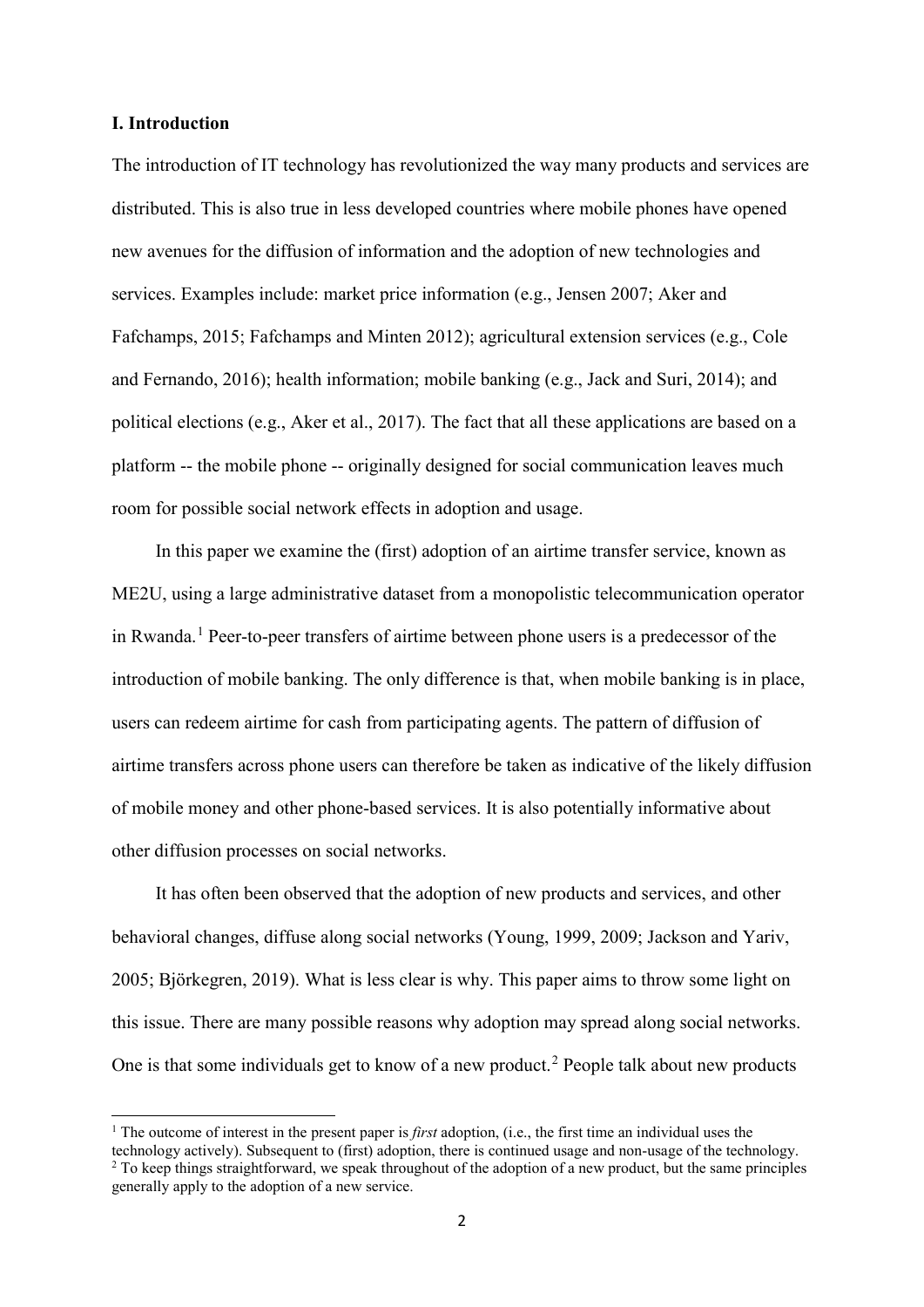with others in their network of acquaintances, so that information about the existence of the new product spreads through social learning (Mobius and Rosenblat, 2014). A proportion of those informed of the new product adopt it, and since adoption requires knowing about the new product, adoption is observed to diffuse by social contact, in a way similar to the way an epidemic spreads in a population.

Other forms of social learning are possible as well. For instance, people may learn about the hidden qualities of a new product through usage. The decision to adopt may depend on what people know of these hidden qualities, such as how useful or reliable the new product really is. If too little information is available, risk averse individuals refrain from adopting. It follows that, as people share information about hidden characteristics of the new product along social networks, adoption spreads (e.g., Bala and Goyal, 1998). The main difference with the first type of social learning is that more usage by social neighbors provides cumulative information that is valuable for the adoption decision, over and above simply knowing that the product exists.

Diffusion along social networks may also occur for reasons having nothing to do with social learning. One particular case is network externalities or, more precisely, strategic complementarities in usage (Saloner and Shepard, 1995; Jackson and Yariv, 2005; Vega-Redondo, 2007). If usage by my social neighbors increases my incentive to use, I am more likely to adopt following adoption by my neighbors. This mechanism may arise even when all agents have full information about the existence and qualities of the product. The main difference with social learning is that network externalities do not wear off: they continue to reinforce usage long after any hidden information about the new product would have been learned. Strategic complementarities may arise for many different reasons, some good -- the usefulness of the product increases with more widespread usage -- some bad -- using the product protects me against negative externalities generated by widespread usage. The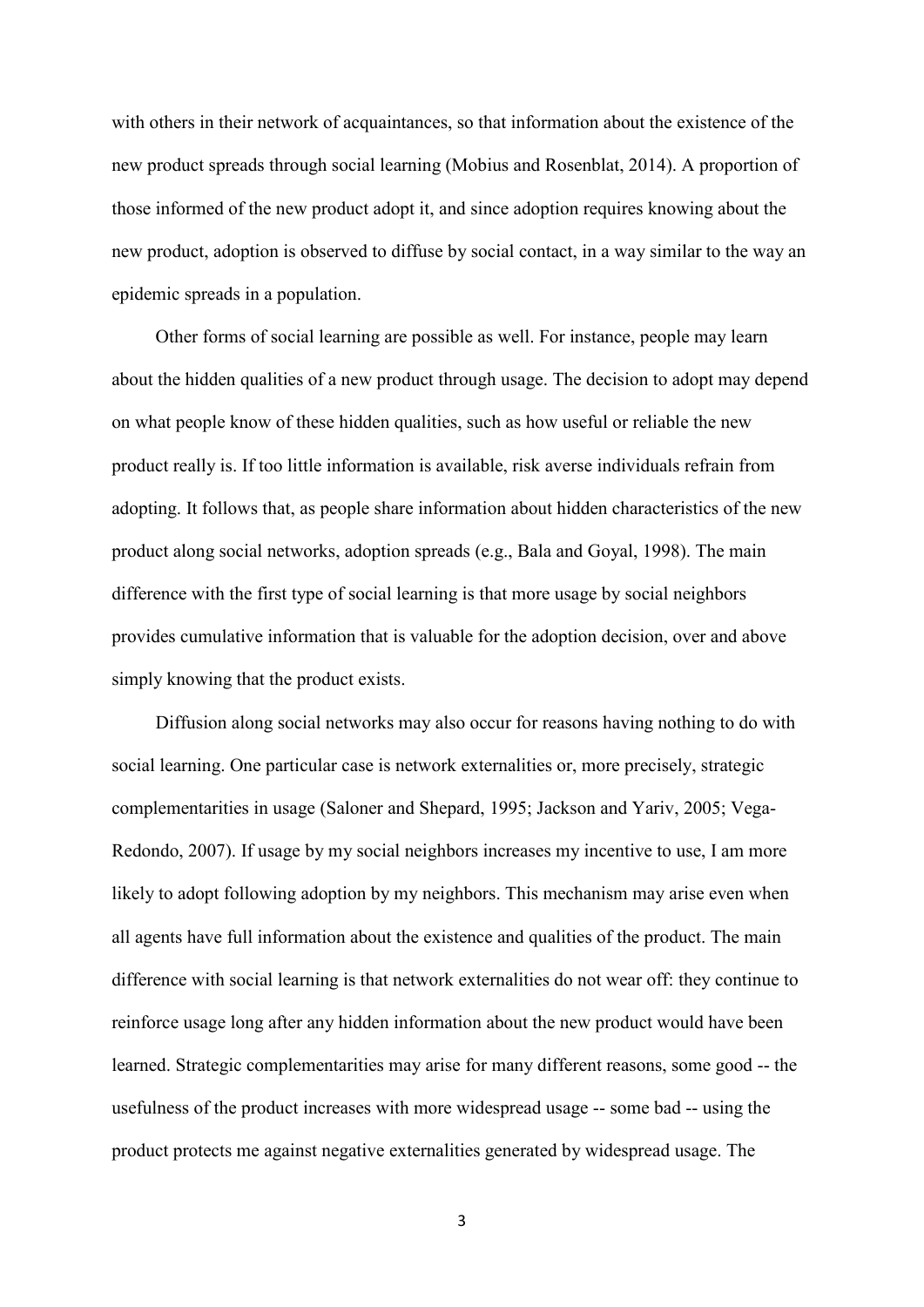canonical example of a strategic complementarity that arises from a negative externality is the installation of a burglar alarm: when I install an alarm, I initially displace crime towards neighbors, which raises their incentive to also install a burglar alarm; in equilibrium, everyone incurs the cost of having a burglar alarm but it no longer displaces burglars towards neighbors (Jackson, 2008).

In this paper we seek to identify the roles of social learning for the adoption of a new service offered to mobile phone users. We also examine the relative importance of social learning about product existence vs. its hidden qualities. To do this, we rely on a large dataset that includes all phone calls made by mobile phone users of a large monopolistic provider in an entire country for a period of four years. While the dataset includes many observations, each observation contains a limited amount of information. We compensate for this by including different types of fixed effects to capture unobserved heterogeneity, and by comparing correlation between own usage and neighbor usage during the period leading up to first adoption and after first adoption. We find robust evidence suggestive of social learning both for the existence and the quality of the product. In contrast, we find that increased usage by social neighbors is not correlated with own usage after first adoption. This confirms our interpretation of the positive correlation between first adoption and neighbor usage as evidence of social learning.

This paper complements a large literature documenting the diffusion of new products and behaviors on social networks (e.g., Centola, 2010; Ryan and Tucker, 2012; Jack and Suri, 2014). Our contribution to this literature is to separately identify the role of social learning in the diffusion process, as distinct from network externalities. We also find that network effects need not be strategic complements, as is commonly assumed in the literature (e.g., Jackson and Yariv, 2005; Vega-Redondo, 2007). The information role of social networks have been documented before (e.g., Granovetter, 1995; Jensen, 2007; Aker, 2010; Aker and Fafchamps,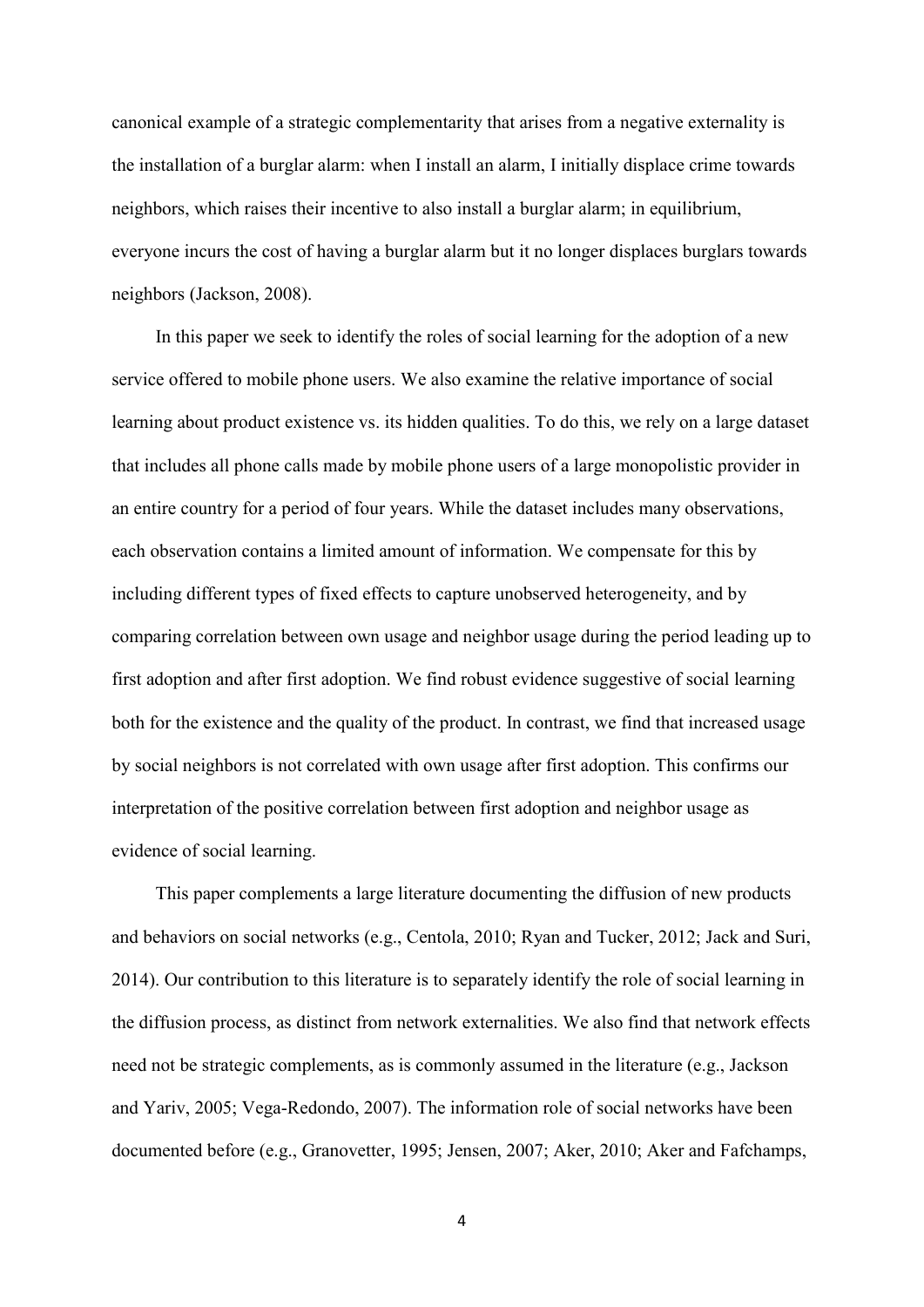2015), but the emphasis has been on the continued informational benefits that networks provide -- a form of network externality. We find that, in the case of the diffusion of a new product, the positive association between own use and neighbors' use is limited in time to the first adoption.

The paper is organized as follows. We start in Section II by introducing the testing strategy. The conceptual framework behind it is detailed in Online Appendix Section A.<sup>[3](#page-4-0)</sup> The information available in the raw data is discussed in Section III, together with a description of how we construct the variables used in our analysis. Empirical results are presented in Section IV. Section V concludes.

## **II. Testing strategy and identification**

 $\overline{a}$ 

A formal presentation of our conceptual framework is presented in detail in Online Appendix Section A. It builds on earlier work by Young (2009) and others (e.g., Jackson, 2008; Kreindler and Young, 2014; Arieli et al. 2020). The intuition behind it can be summarized as follows. Suppose that network effects arise solely due to social learning about the existence and usefulness of a new product. In this case, recent usage by network neighbors predicts first adoption by an individual *i*: usage by network neighbors generates information that can be passed onto *i*, thereby increasing the likelihood that *i* adopts the product too. If using the product conveys full information about its usefulness, once *i* has used the product, recent usage by network neighbors should no longer predict *i*'s own use. Suppose instead that network effects are entirely driven by strategic complementarities in usage. In this case, own usage will continue to co-vary with neighbor usage after first adoption and there should be no difference in this covariation before and after adoption.

<span id="page-4-0"></span><sup>&</sup>lt;sup>3</sup> The Online Appendix for this article is available here: [www.soderbom.net/adoption/adoptionpaper\\_appx.pdf](http://www.soderbom.net/adoption/adoptionpaper_appx.pdf).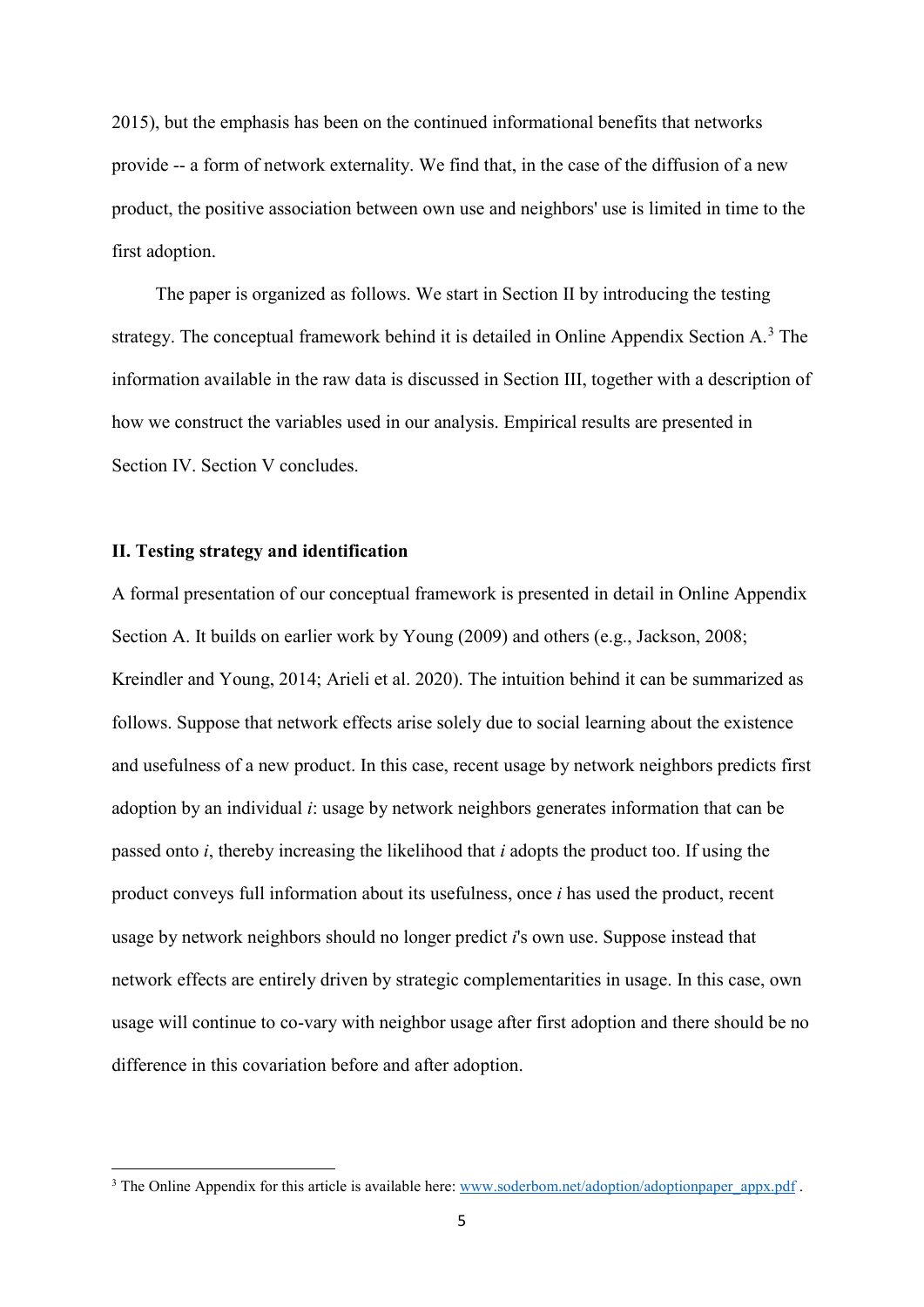This observation is the basis of our testing strategy: excess covariation between own usage and neighbor usage at the time of adoption is indicative of social learning -- provided possible confounds are controlled for. Another way of stating this is to say that correlation in usage after adoption serves as a placebo: in those observations, social learning is no longer at play and thus there should not be correlation in usage due to social learning. But there will be correlation due to other factors, such as network externalities, correlated tastes resulting from friends' self-selection, and correlated network shocks. It follows that the level of correlation in usage after adoption provides a measure of the combined effect of all these factors. This is what enables us to identify the separate role of social learning.

We also wish to distinguish between two types of social learning: about the existence of a new product; and about the usefulness of the new product. To this effect, we note that existence is known to *i* as soon as one of *i*'s neighbors reveals the product to *i*. In our data, the researcher observes a signal  $M_{it} = 1$  that, at time *t*, individual *i* receives unambiguous information about the product's existence, even though *i* has never used the product yet;  $M_{it} = 0$  otherwise. With this signal, it is possible to disentangle whether social learning is purely about existence or also about the usefulness of the product: when social learning is purely about product existence, once *i* has learned about its existence, subsequent usage by network neighbors can no longer predict first adoption by *i*. In contrast, if social learning is about product quality, usage by network neighbors continues to predict *i*'s first adoption because it accumulates information that can help *i* decide whether to adopt the product or not. The two models of social learning also make different predictions regarding the concavity of the correlation between own adoption and neighbors' usage, predictions that we compare to the data as source of additional evidence. These predictions are not causal, they are just features of the correlation structure that arise in the presence of a certain type of social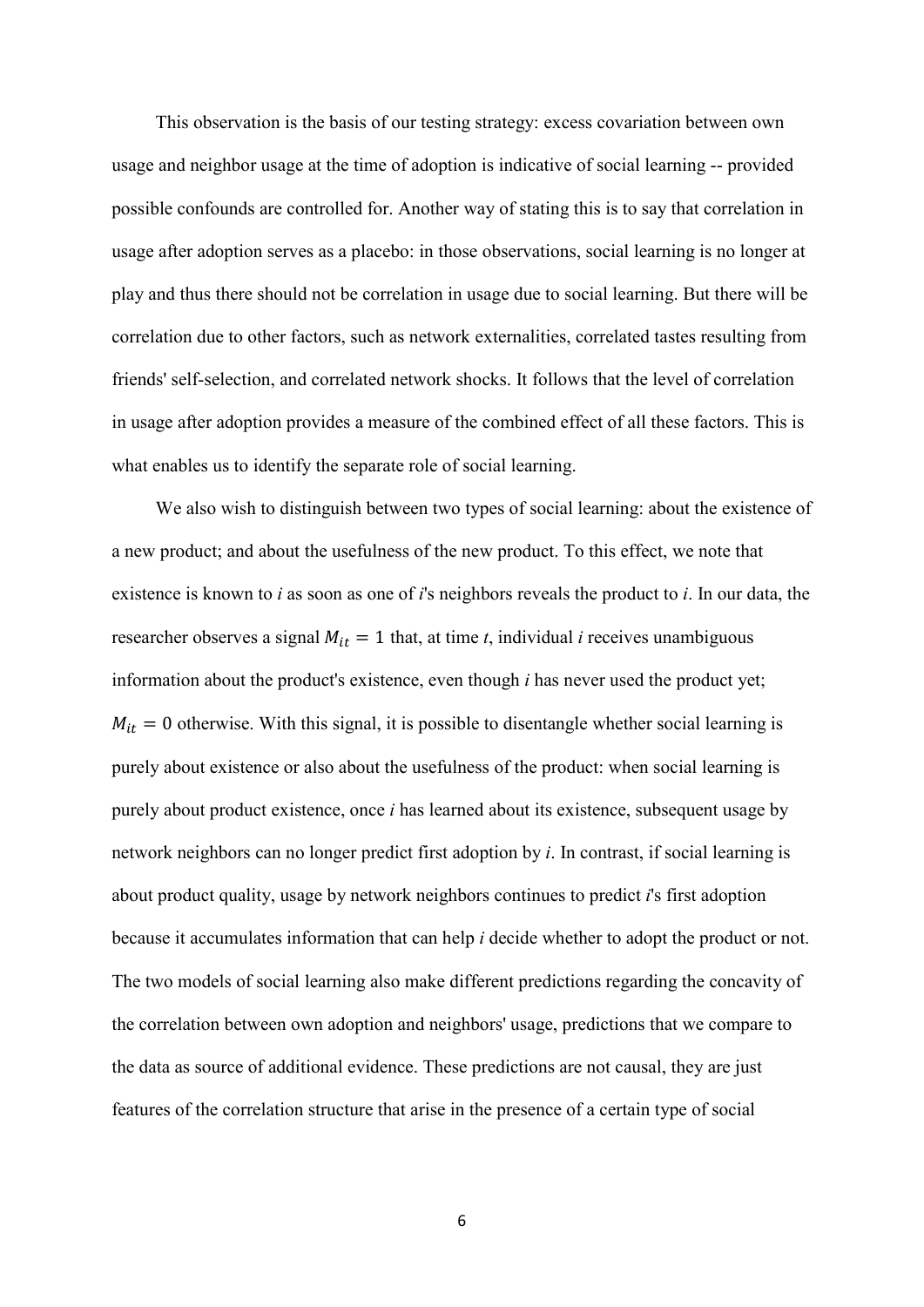learning. The fact that the two learning models make different predictions makes it possible to test one against the other.

We now discuss the logic of our empirical identification strategy in more detail. We start by emphasizing that we are not seeking to identify a causal effect of neighbor *j*'s adoption on *i*'s adoption. Much of the literature on network diffusion draws on epidemiological models of contagion in which *j* transmits an illness to *i* through social contact, thereby mechanically `causing' *i* to become ill. In our conceptual framework, we allow *i* to be a rational agent who makes an optimal decision based on the information *i* receives or seeks actively. Even if *i* asks *j* to use ME2U to send him airtime to ascertain the veracity of the service, out test is still valid: the transfer from *j* to *i* serves as a demonstration of the existence of the product. Our testing strategy revolves around comparing *correlation* levels in usage at different points in time, not in identifying causation -- which is always highly problematic in social network data (e.g., Manski, 1993).

The first difference we use for identification is that between correlation in usage *before* and *after* first adoption. After first adoption, learning about the product's existence is no longer an issue and, in our conceptual framework, *i* has accumulated enough positive information about the product to use it. It follows that correlation in usage after first adoption reflects a whole range of factors that we do not seek to disentangle. This includes network externalities creating strategic complementarity -- or strategic substitutes -- in usage, but also shocks to usage that are correlated among socially proximate individuals. For instance, social neighbors may share an attachment to a particular region of Rwanda, and when this region is affected by a negative shock they send airtime to their relatives there (e.g., Blumenstock et al., 2016; Batista and Vicente, 2020). We regard correlation in usage after first adoption as measuring the baseline level of correlation in usage when social learning considerations are absent or negligible. Identification of social learning is achieved by comparing correlation in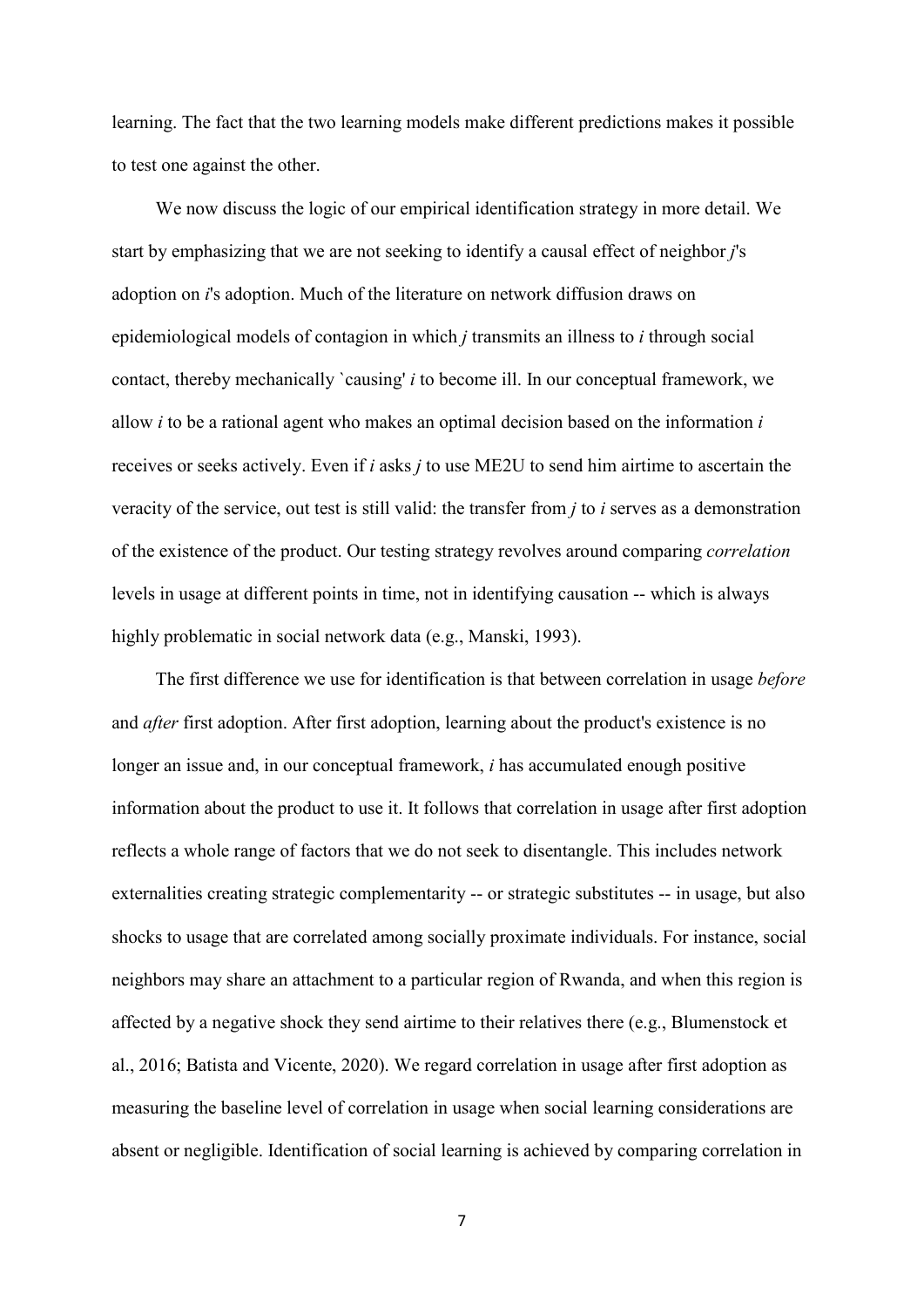usage before and after first usage: if correlation is higher before than after, it indicates the presence of social learning. We then compare the propensity to adopt before and after receiving the first ME2U transfer to disentangle learning about the existence of the product from learning about its unobservable qualities, such as reliability. Thus, we do not (and do not seek to) identify network externalities separately from correlated effects. Our identification also does not require that usage by neighbors have an impulse-like diffusion effect on *i*'s adoption: our testing strategy assumes that *i* ultimately decides whether to adopt or not based on available information, some of which *i* may seek out directly from social contacts. Recent usage by neighbors only serves to capture the amount of information about the product that is available from them.

For this strategy to work, a number of possible confounds must be controlled for that could induce a higher correlation in usage at the time of *i*'s first adoption. The first -- and potentially most important -- confound is the existence of trends in the data: our data covers the spread of a new service throughout the country, and this mechanically creates a correlation between likelihood of adoption by *i* and usage by others: as more people start using ME2U, more people adopt it, i.e., adoption follows a logistic curve (e.g., Bass, 1969; Björkegren, 2019). To correct for this, we include a large number of time dummies in the estimation and we rely on the fact that adoption is staggered over a long period of time. Because eventual adopters do not all adopt around the same time, this means that adoption is observed at many different points in time, and a different time dummy controls for any common trend at each of these points in time.

Secondly, people's time-invariant tastes and proclivities may be correlated with those of their neighbors, e.g., because of homophily in the self-selection of friends and social neighbors. This includes people's propensity to adopt new things and the utility they may derive from ME2U. To address this concern, we remove individual fixed effects by first-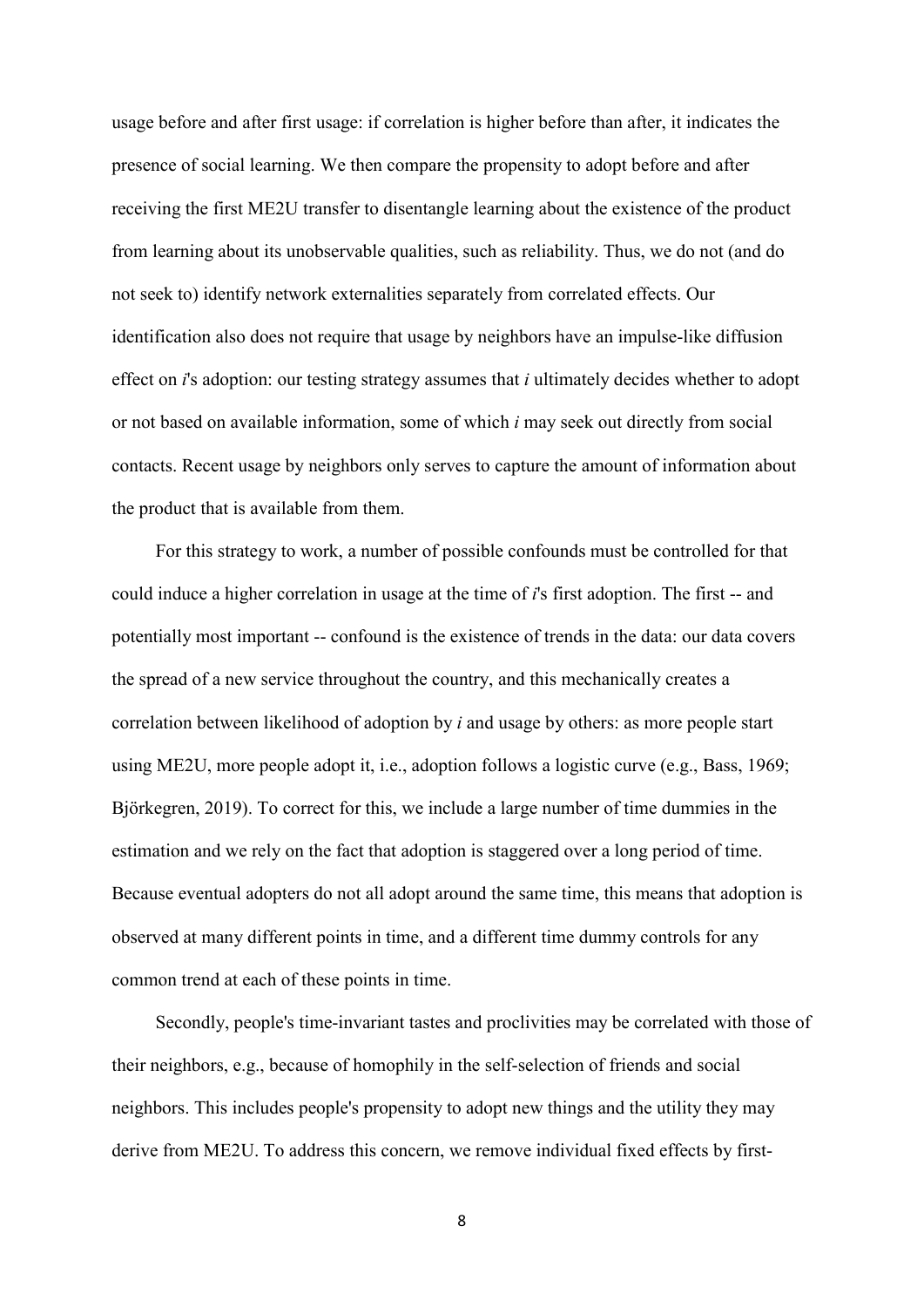differencing our regressions of interest. This means that identification only relies on variation in the usage of ME2U by neighbors over time -- not on the absolute level of their usage. Third, *i*'s decision to adopt at time *t* may in return affect *j*'s own usage at *t* -- e.g., because *i*'s adoption provides *j* with information about ME2U. To avoid this type of reverse feedback, we lag the value measuring neighbor usage instead of using its contemporaneous value.

Fourth, neighbors' tastes -- and thus their propensity to use and adopt ME2U -- may vary in ways that are correlated, either because of a common local trend (e.g., the product naturally spreads faster in a particular area) or because of location-specific common shocks (e.g., a marketing campaign targeting a particular geographical area through billboards or radio ads). We control for these factors by introducing a very large number of time dummies interacted with location fixed effects. This soaks up local trends as well as local marketing shocks. Because we observe first adoption by different individuals over a very long period of time, it is unlikely that these shocks would coincide only with the timing of adoption. Even if they did, however, as long as they continue to occur after first adoption, they are included in subsequent correlation in usage, which we net out to identify the pre-adoption increase in correlation due to social learning. The last possible confound is the existence of marketing campaigns, such as viral marketing, that target individuals not by geographical location but via their social network. To the extent that these campaigns target ME2U users as seeds for information diffusion, they are subsumed by our conceptual framework as another form of social learning. Although we have no information suggesting that such campaigns were used in Rwanda during our study period, we nonetheless provide evidence regarding this possibility using Oster's (2019) method, as detailed in the empirical section.

To summarize, identification is achieved by comparing correlation in usage between *i* and his or her neighbors at different points of *i*'s adoption process. We are not identifying or measuring causal effects in the usual sense. Instead, we allow for a certain level of baseline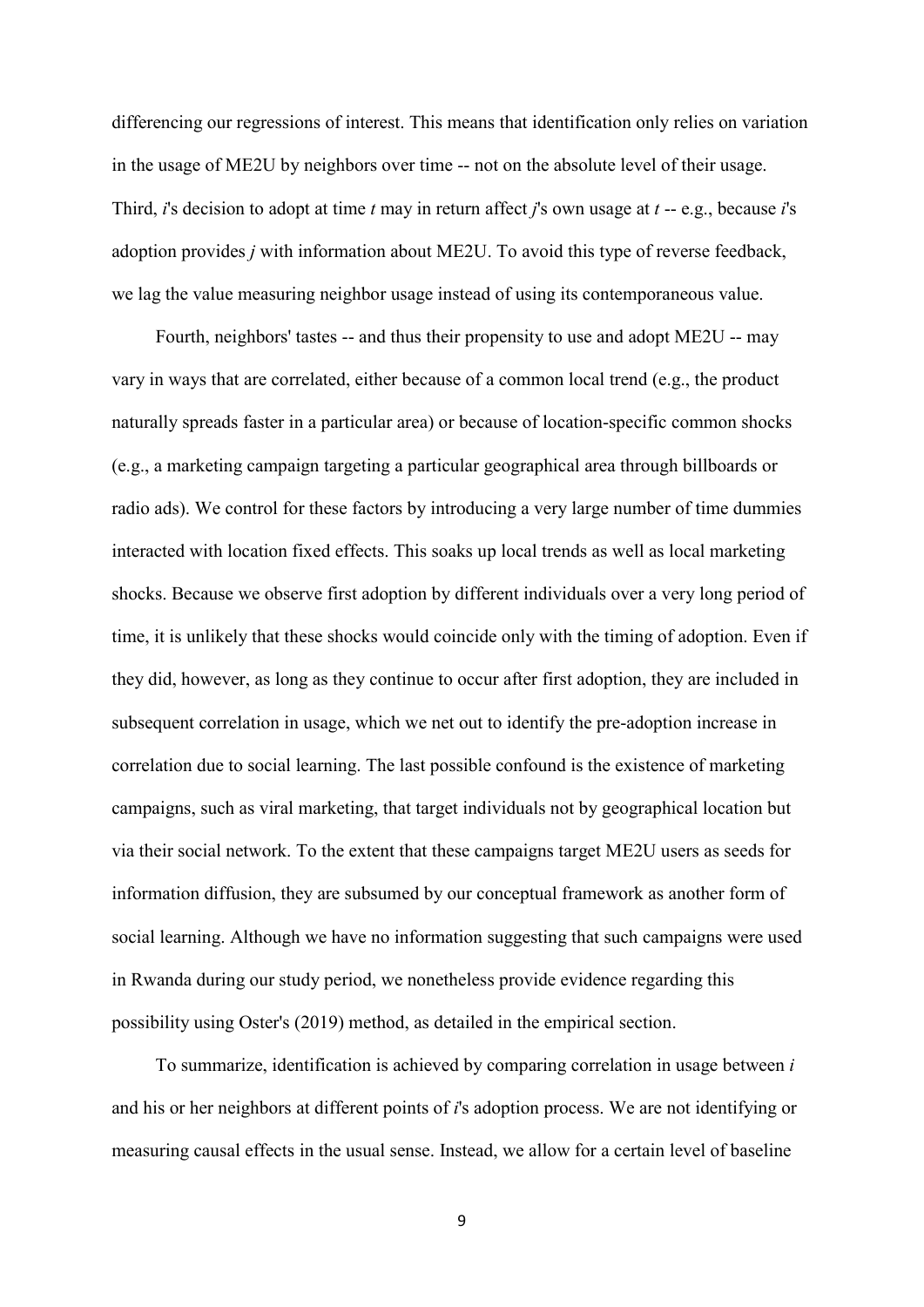correlation to be present, due to network externalities, correlated effects, or any other source. Our tests of social learning rely entirely on the presence or absence of an excess correlation - above that default level -- around the time of first usage.

### **III. The data**

**.** 

The data we use to test our conceptual framework is administrative data on the usage and diffusion of a mobile phone service known as ME2U. The service was introduced in Rwanda in September 2006 by the dominant mobile phone operator at the time. This service allows subscribers to transfer airtime to another subscriber at no cost. In February 2010 the operator added the possibility for subscribers to redeem airtime into cash, thereby formally introducing Mobile Money to the country. Over the period of our study, airtime could only be transferred to another subscriber.<sup>[4](#page-9-0)</sup>

Our outcome of interest is the action of sending airtime to another subscriber. From the moment ME2U was introduced in the country, no action was required (e.g., registration or fee) for a subscriber to receive airtime. Hence observing that a subscriber receives airtime at a given point in time does not imply a voluntary decision to use the service. Nonetheless, it does unambiguously inform the recipient that peer-to-peer airtime transfers are in existence.<sup>[5](#page-9-1)</sup> Knowing that it is possible to transfer airtime to someone else does not, by itself, confer full information about the usefulness of the service to a particular user. There are many attributes that subscribers may care about, such as ease-of-use, reliability, speed of execution, and protection against abuse or theft. Talking to other users about their experience sending airtime to others may therefore confer useful information to prospective users.

<span id="page-9-0"></span><sup>&</sup>lt;sup>4</sup> There is some evidence that a small number of subscribers used airtime transfers to retail airtime that they bought at a discount. We have therefore dropped all observations that were above the 99th percentile for total amount of calls, amount of airtime sent or amount of airtime received.

<span id="page-9-1"></span> $<sup>5</sup>$  On receiving a transfer, the recipient would also receive a message indicating that their airtime balance had</sup> been updated. Hence, the recipient would have realized that they got a transfer and thus learned about product existence.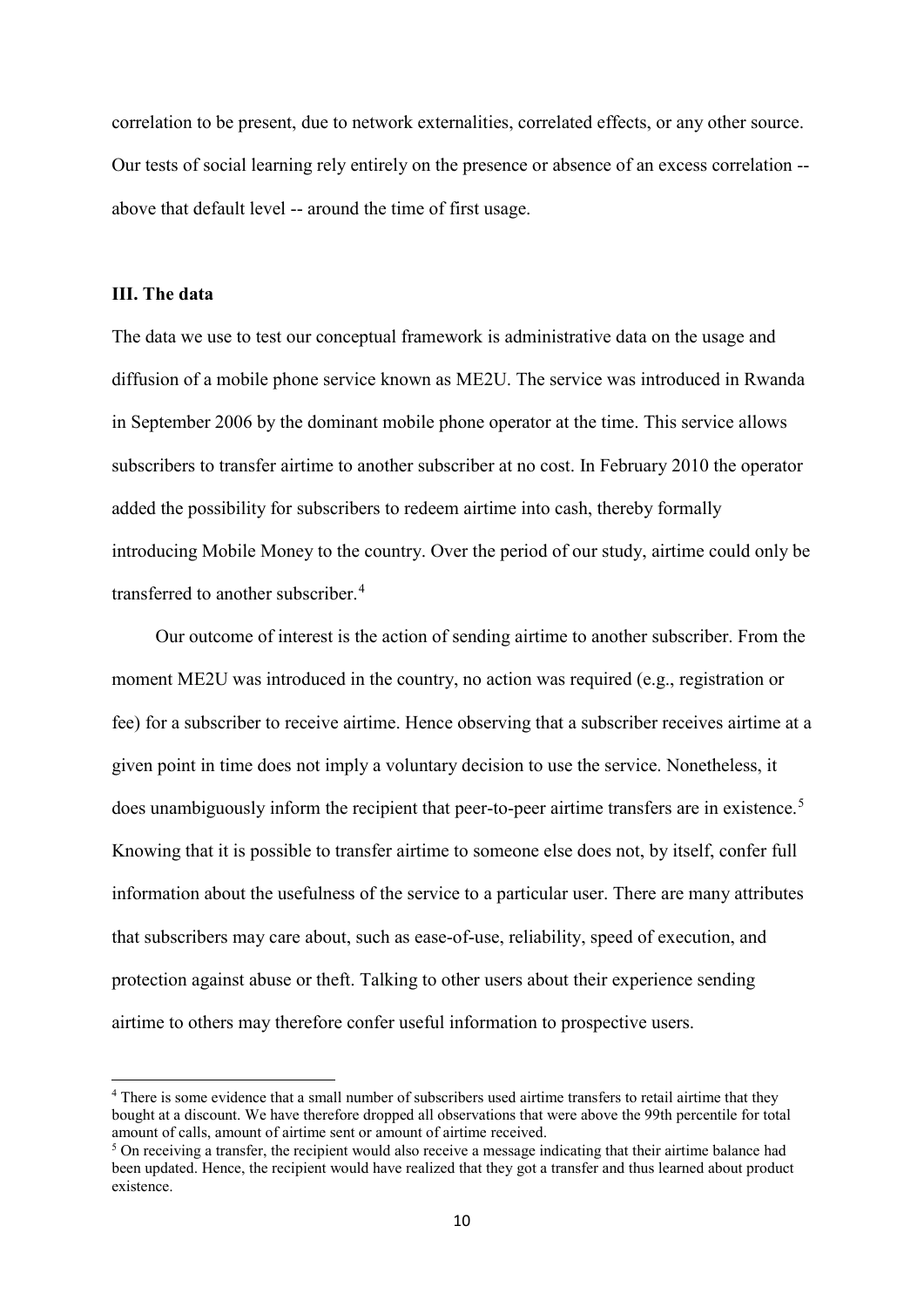Network externalities may arise once the practice of transferring airtime across subscribers is sufficiently widespread in a particular social or geographical grouping. For instance, it would become easier to solicit small airtime transfers from friends and relatives in order to make a call or send a message, since they would be familiar with how to send airtime. It may also become possible to purchase or otherwise obtain airtime from strangers, e.g., on the bus home. These network effects would naturally continue to manifest themselves after a subscriber is fully acquainted with the service.

In the remainder of this section we begin by describing the source and structure of the data used in the analysis. Next we define all the variables used in this study and we explain how they are constructed. Last we present descriptive statistics on the variables used in the empirical section.

## **Data source**

 $\overline{a}$ 

The data come from a large telecommunications operator. During the period of investigation, this operator enjoyed a quasi-monopoly on mobile phones in Rwanda. Access to the data was granted by Nathan Eagle through remote access to a Northeastern University computer server under conditions of strict confidentiality.<sup>[6](#page-10-0)</sup> This is a large dataset comprising multiple computer-generated administrative files. Using this dataset, Blumenstock et al. (2010) and Blumenstock and Eagle (2012) document that phone owners in Rwanda over the period covered by the data are considerably wealthier, better educated, and more predominantly male than the general population. Further evidence that phone owners are wealthier than the average Rwandan is provided by Blumenstock et al. (2015) and Blumenstock (2018).

We use two main bodies of data for our analysis: data on airtime transfers; and data on phone calls. The former data are used to study first adoption and diffusion; the latter are used

<span id="page-10-0"></span> $6$  If one wishes to use this dataset, please contact Nathan Eagle at nathan $@$ mit.edu.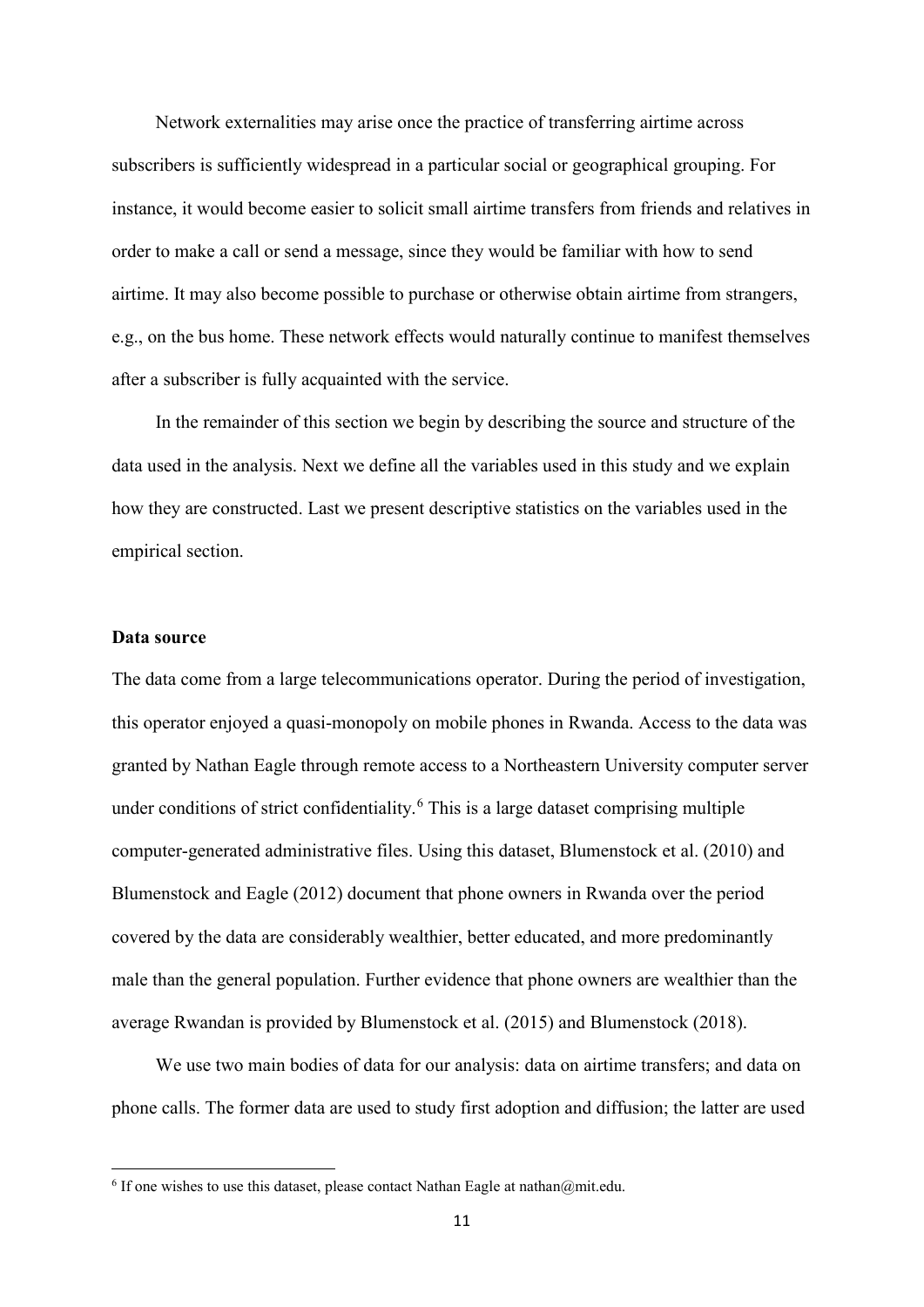to define social networks. The data identifies subscribers through an anonymized identifier based on their phone number/SIM card. The same identifier is used throughout the data. We do not have information on the name or personal characteristics of individual users.[7](#page-11-0) The data on transfers was used by Blumenstock et al. (2016) to show that individuals make transfers and calls to people affected by disasters.

The call data consist of an exhaustive log of all phone-based activity that occurred from the start of 2005 until the end of 2008. It provides information on the time, date, duration, receiver id and sender id for all phone calls made between 2005 and 2008. In total, this dataset includes 50 billion transactions relative to approximately 1.5 million subscribers.

Data on calls are matched with a second dataset, from the same source, on usage of the airtime transfer service ME2U. This dataset consists of a log of all mobile-based airtime transfers that occurred between the introduction of the service in September 2006, and December 2008. For each transaction we observe the sender and receiver, the amount sent, and the time stamp (i.e., time and date).<sup>[8](#page-11-1)</sup> Unfortunately, we do not have any information on the timing or geographical coverage of any promotional campaign that the mobile phone provider may have run. SMS received from the phone company (which may include promotional messages about ME2U) are not included in our data.

After its introduction in September 2006, ME2U usage increased steadily until the  $1<sup>st</sup>$  of July 2008 when there is a break in the administrative data (see Figure 1). <sup>[9](#page-11-2)</sup> To avoid spurious

<u>.</u>

<span id="page-11-0"></span><sup>7</sup> We cannot rule out that an individual may have multiple phone numbers, or that phone numbers may be transferred across users.

<span id="page-11-1"></span><sup>&</sup>lt;sup>8</sup> The recipient of an airtime transfer receives a text message informing him/her that airtime has been transferred to their phone. The text message gives the amount transferred and the identity of the person who transferred it. To the best of our knowledge, no information is provided in the SMS on how the recipient can use the service to send airtime to others. But this information is available directly from the provider.

<span id="page-11-2"></span><sup>&</sup>lt;sup>9</sup> Over the period of our study, there was no mobile money in Rwanda in the sense that is commonly understood, that is, the ability to pay for purchases at affiliated shops and the ability to redeem mobile money for cash from a network of agents. At the time of our study, agents had not been recruited yet and shops were not signed up by the phone company to accept payment in airtime. This does not mean that people could not barter airtime. Some people figured out that since they could transfer airtime to anyone with a mobile phone, they could also purchase something -- or solicit cash -- from someone who needed airtime. Being a form of barter exchange, this would require finding someone who happens to want airtime and has enough trust to engage in a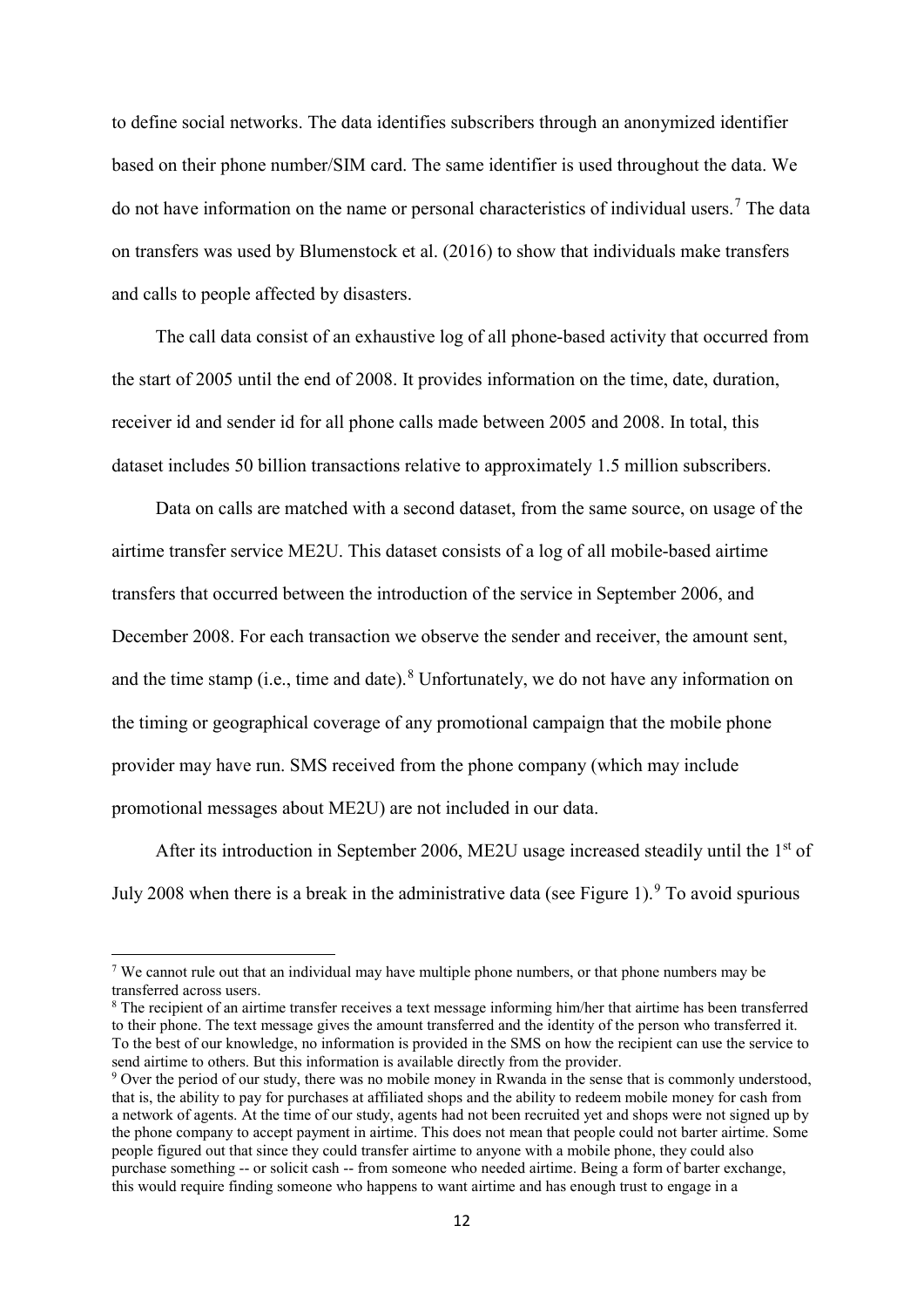inference, our analysis is based solely on airtime transfer data between September 2006 and July 2008. During this period, transferring airtime was free, and the number and amount of transfers that a user could send per day was not limited. Receiving or sending airtime could be done without the need to subscribe to the service -- ME2U became available to all subscribers immediately after its introduction. The only requirement a user needed to fulfil to use the service is to have sufficient credit on his phone. When a user sends an airtime transfer, the amount sent is deducted from the user's airtime balance, the same balance that is used to make calls or send text messages. Topping up one's balance can be done by buying airtime vouchers from local shops and street vendors. Figure 2 shows how the proportions of adopters and active users in a given week developed over the sampling period. Twelve months after the introduction of ME2U, more than 80% of the individuals in our sample had adopted the service, and there is ample variation in the data during the two years of coverage.

Since all phone usage is prepaid, topping up by purchasing a voucher is a regular task for all subscribers, irrespective of whether they use ME2U or not. When a transfer is received, the amount is immediately added to the recipient's balance. This airtime can immediately be used to make calls, send airtime to other subscribers, or resell airtime to others. In February 2010 the operator introduced a system by which subscribers could redeem airtime against cash with dedicated agents. During the period covered by our data, such a system had not yet been introduced. We have information on the location of all cell towers in Rwanda during our period of analysis. We can link phone numbers to cell towers, and thus (crudely) track users' movements in the country. We use this information to control for location in the econometric analysis below.

 $\overline{a}$ 

transaction. The introduction of mobile money moved airtime beyond its role of occasional and impractical barter currency.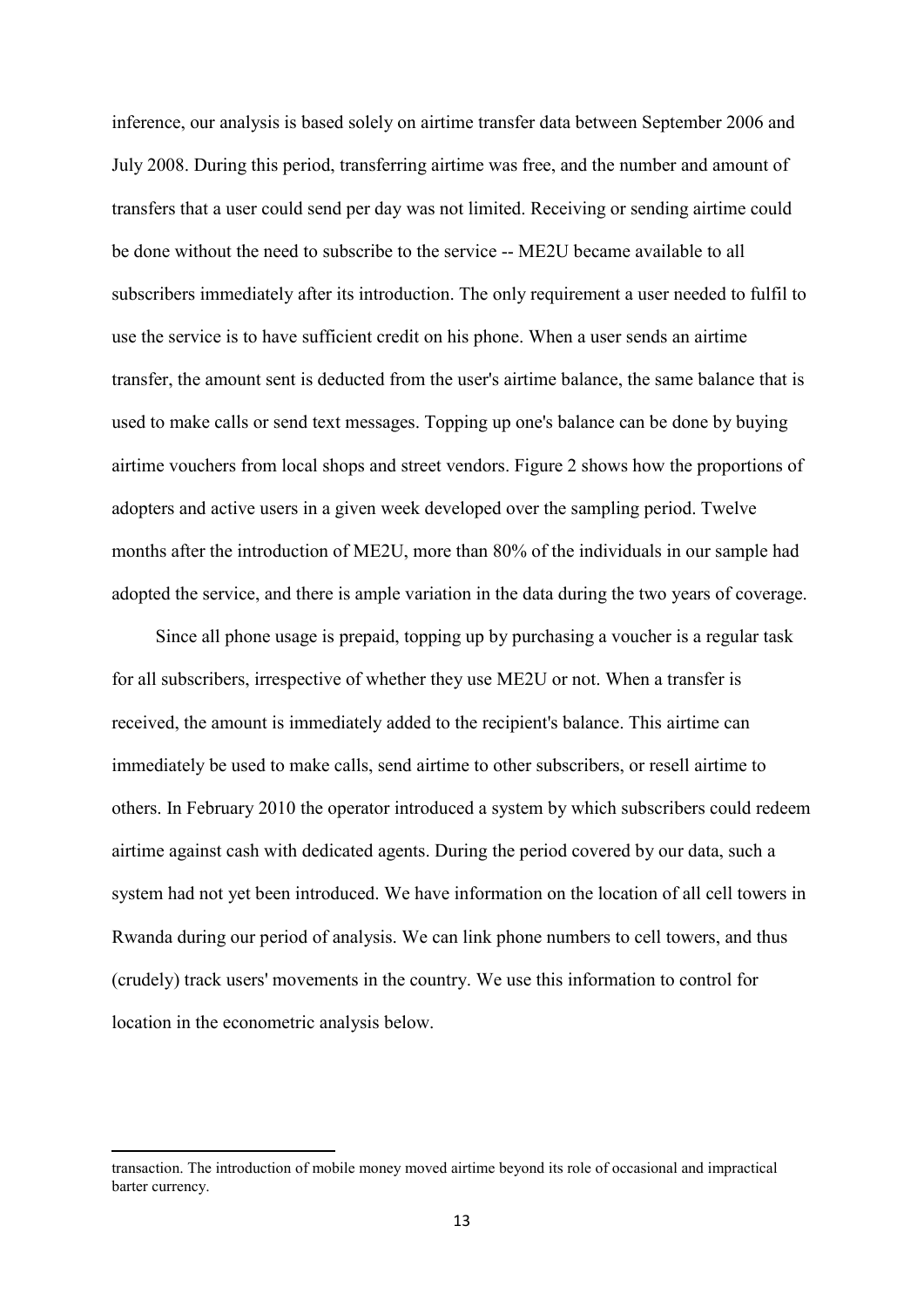#### **Variable definition**

Because the number of unique subscribers in the data is extremely large, we only use a randomly selected subset of 5,000 subscribers for our analysis of ME2U adoption and usage. For these subscribers, we observe all their ME2U transfers between the introduction of the service in September 2006, and June 30th 2008. The end-date *T* is thus the end of June 2008. During our sample window, all transfers were peer-to-peer only.

For the purpose of our analysis, we aggregate all phone usage information at the weekly level. This ensures that we take advantage of the detailed time information available in the data while keeping the size of the dataset manageable. For instance, ME2U usage by network neighbors is measured as the total number of neighbors who start using ME2U in a given week. All regressors are lagged, which reduces the risk of simultaneity bias since actual usage of ME2U by individual *i* in week *t* could not have caused previous usage by network neighbors. Lagging regressors does not, of course, eliminate the risk of bias posed by unobserved factors. This issue is discussed more in detail in the empirical section.

We start by defining the dependent variable  $y_{it}$ , which is a dummy that takes value 1 if *i* has used ME2U in period *t*, and 0 otherwise. We consider a subscriber to be active from the week he receives or makes his first transaction -- e.g., phone call, SMS, or ME2U transaction. This defines  $t_i$ , that is, the week from which  $i$  is at risk of adopting ME2U. The adoption date  $T_i$  for individual *i* is defined as the week at which the subscriber *sends* his first ME2U transfer. The reason for defining adoption in this way is that sending airtime requires an active decision while receiving a transfer is passive. In order to send a transfer, the subscriber may also need to invest time and effort, e.g., to top up his airtime balance or to learn how to make a transfer. In contrast, the only requirement for a subscriber to receive a ME2U transfer is to have an activated phone number.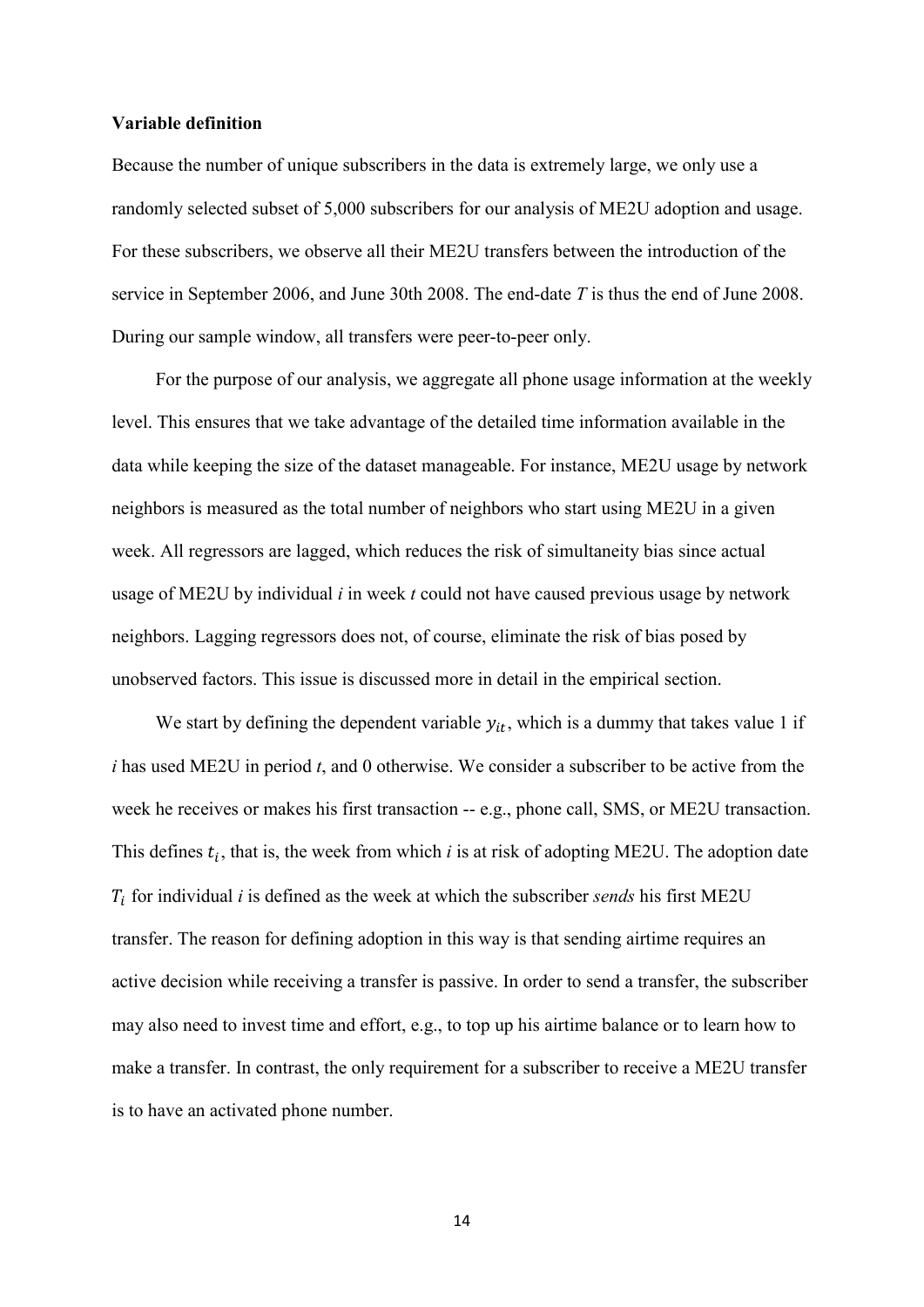We construct the neighborhood of each subscriber as follows. We look in the data for all subscribers who, at some point between January 2005 and June 2008, have a phone contact with *i*. To be clear, this includes all subscribers in the data, not just those 5,000 subscribers randomly selected for the empirical analysis. We only use call data with a positive duration and from mobile to mobile phone -- ME2U cannot be sent to a landline or to an international number.<sup>[10](#page-14-0)</sup> We start from the dataset of all phone calls made between January 2005 and July 2008, and we identify the week in which *i* and *j* had their first phone-based contact. When *i* and *j* make the first phone call to each other, the network tie  $g_{ijt}$  switches from 0 to 1. For the purpose of the econometric analysis we assume that, once connected, *i* and *j* stay connected during the span of our analysis. The network ties are thus defined as  $11$ :

$$
g_{ijt} = \begin{cases} 1 & \text{if } i \& j \text{ had their first phone-based contact in period } s, s = t_i, \dots, t \\ 0 & \text{otherwise} \end{cases} \tag{1}
$$

The neighborhood of subscriber *i* in period *t* is the union of all the subscribers for which  $g_{ijt} = 1$ . That is:

$$
N_{it}(g) = \{j: g_{ijt} = 1\}
$$
\n<sup>(2)</sup>

Next, for each neighbor *j* of *i* we collate information on whether *j* made a ME2U transfer in week *t*, that is, whether  $y_{it} = 1$ . We then construct a variable  $\Delta A_{it}$  defined as the number of neighbors of *i* who started sending airtime in week *t*. Accumulating  $\Delta A_{it}$  over time yields the cumulative number of adopting neighbors  $A_{it}$  of *i* at week *t*.

In the conceptual section we introduced a variable  $M_{it}$  defined as a signal that *i* receives at time *t* that the new service exists. In the empirical implementation of the model, we set  $M_{it} = 1$  in the first week that *i* receives a ME2U transfer. Variable  $m_{it}$  permanently switches

**.** 

<span id="page-14-0"></span> $10$  In addition, call data is missing for October 2006. This means that all variables derived from call data information are missing for that month.

<span id="page-14-1"></span><sup>&</sup>lt;sup>11</sup> Our measure of a network connection is thus binary, which does not take intensity of communication into account. Using a binary definition is by far the most common approach in the literature on networks (see e.g. Banerjee et al., 2019; Banerjee et al., 2021; Chandrasekhar et al, 2020). The approach is well suited for analysis of information about the existence of a product or service.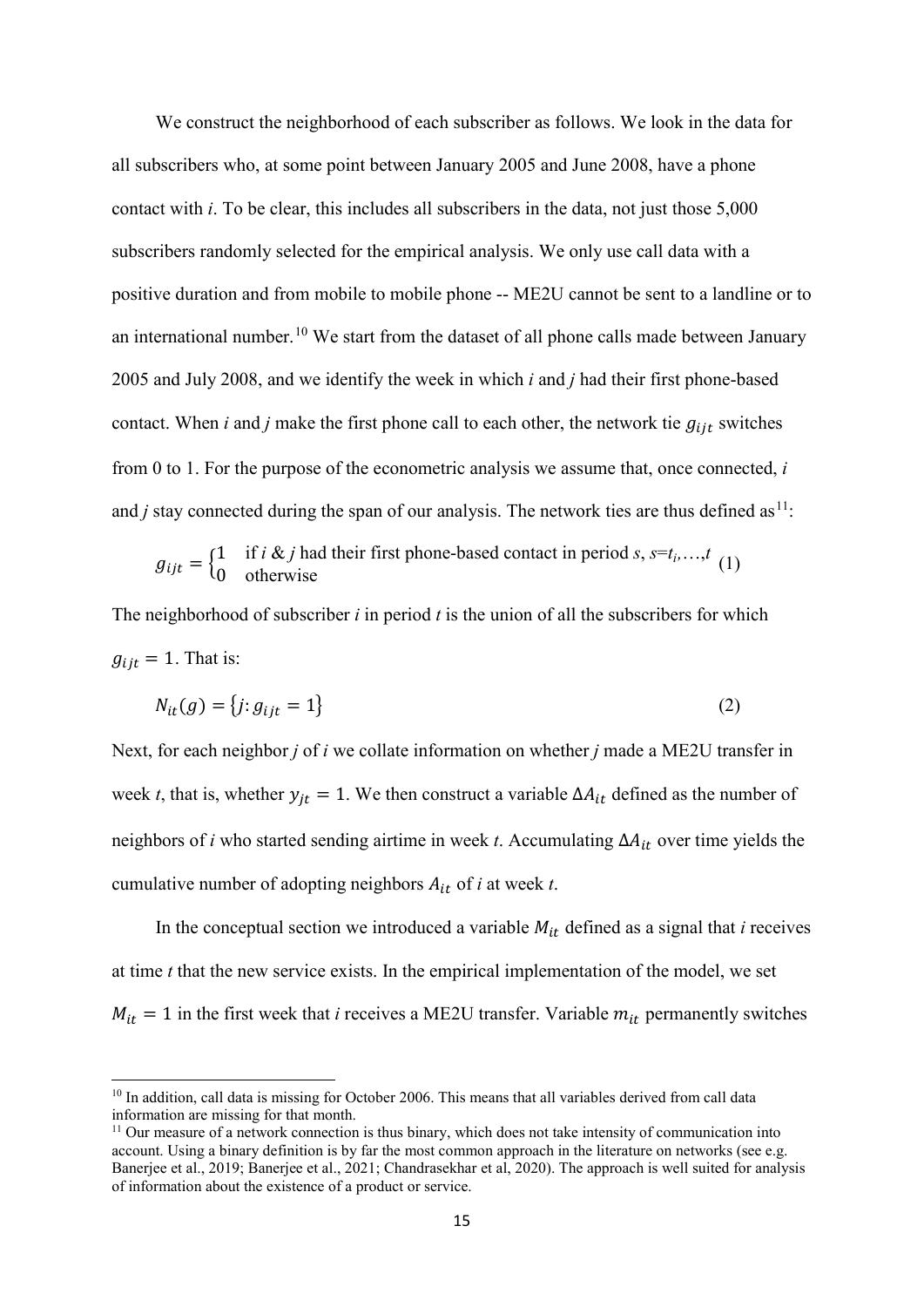to 1 once  $M_{it}$  has taken value 1. Finally, variable  $S_{it}$  is defined as the number of weeks since *i* started using his SIM-ID -- that is,  $S_{it} = t - t_i$ .

#### **Regression models**

 $\overline{a}$ 

Our regression analysis is organized around three regression models. Regression (3) investigates the shape of the correlation between adoption by *i* and past adoption by *i*'s neighbors. It corresponds to the reduced form of models (A1) and (A7) in Online Appendix Section A.<sup>[12](#page-15-0)</sup>

$$
Pr(y_{i,t+1} = 1 | \{y_{i,t_{i}}, \dots, y_{it}\} = \{0, \dots, 0\}) = \dots
$$
  
=  $\alpha_i + \alpha_1 S_{it} + \alpha_2 A_{it} + \alpha_3 S_{it}^2 + \alpha_4 A_{it}^2 + \alpha_5 S_{it} A_{it} + controls + \varepsilon_{i,t+1}$  (3)

By itself regression (3) does not demonstrate the presence of social learning because estimates will combine learning mechanisms with the baseline correlation between own usage and past usage by social neighbors. But it allows us to examine the shape of the relationship between adoption and network usage, which is in itself informative about social learning -- see Online Appendix Section A for details.

Regression (4) separates the pre-period adoption into the period before *i* receives his/her first ME2U transfer, and the period after that:

$$
Pr(y_{i,t+1} = 1 | \{y_{i,t_{i}}, ..., y_{it}\} = \{0, ..., 0\}) = ...
$$
  
\n
$$
= \alpha_i + \alpha_1 S_{it} + \alpha_2 A_{it} + \alpha_3 S_{it}^2 + \alpha_4 A_{it}^2 + \alpha_5 S_{it} A_{it} + ...
$$
  
\n
$$
... + \beta_0 m_{it} + \beta_1 S_{it} m_{it} + \beta_2 A_{it} m_{it} + \beta_3 S_{it}^2 m_{it} + \beta_4 A_{it}^2 m_{it} + \beta_5 S_{it} A_{it} m_{it} + ...
$$
  
\n...+*controls* +  $\varepsilon_{i,t+1}$ . (4)

<span id="page-15-0"></span><sup>&</sup>lt;sup>12</sup> Parameter  $\alpha_i$  captures variation in product usefulness across individuals. With any social learning we expect adoption or usage by neighbors to be correlated with own adoption, *i.e.*,  $\partial Pr(y_{i,t+1} = 1)/\partial A_{it} > 0$ . We also expect adoption to increase with  $S_{it}$  because the likelihood of adoption should increase over time as more information about the product becomes available from within and outside the social network. Cross-terms are included to test the concavity of the relationship with respect to  $S_{it}$  and  $A_{it}$  as predicted by social learning about product existence.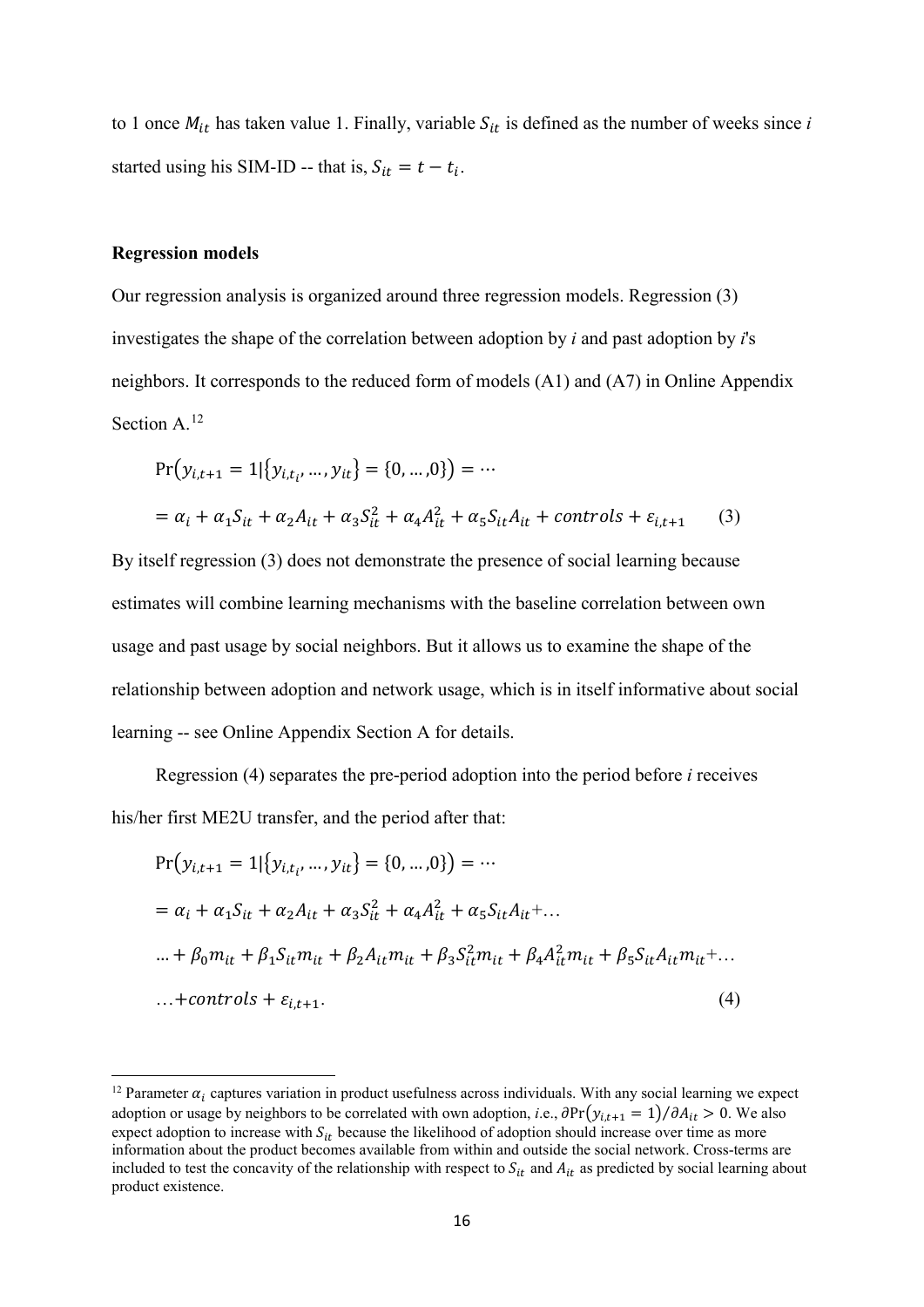Its purpose is to test whether the correlation between adoption by *i* and past adoption by *i*'s neighbors falls after *i* receives a transfer. If social learning only relates to the existence of the product, then the correlation between *i*'s adoption and  $A_{it}$  should fall to its baseline level after  $m_{it}$  becomes 1.<sup>[13](#page-16-0)</sup>

Regression (5) combines pre- and post-adoption data on usage by *i*, and provides the basis for our test for excess correlation between usage by *i* and past usage by social neighbors. The estimated model is of the form:

$$
Pr(y_{i,t+1} = 1) = \alpha_i + \alpha_1 S_{it} + \alpha_2 A_{it} + \alpha_3 S_{it}^2 + \alpha_4 A_{it}^2 + \alpha_5 S_{it} A_{it} + \gamma_0 z_{it} + \cdots
$$
  
\n... +  $\gamma_1 S_{it} z_{it} + \gamma_2 A_{it} z_{it} + \gamma_3 S_{it}^2 z_{it} + \gamma_4 A_{it}^2 z_{it} + \gamma_5 S_{it} A_{it} z_{it} + \cdots$   
\n... + controls +  $\varepsilon_{i,t+1}$ . (5)

where  $z_{it} = 1$  if *i* has already used the product prior to period *t*, and 0 otherwise. In the absence of social learning, the correlation between usage by *i* and past usage by social neighbors before first adoption would not exceed the correlation after first adoption. In terms of the specification in (5),  $\gamma_2 = \gamma_3 = \gamma_4 = \gamma_5 = 0$  constitutes one case of no excess correlation. If social learning is the only source of network correlation, we should observe that:

$$
\frac{\partial \Pr(y_{i,t+1}=1|z_{it}=0)}{\partial A_{it}} > 0 = \frac{\partial \Pr(y_{i,t+1}=1|z_{it}=1)}{\partial A_{it}}
$$

which is guaranteed if  $\gamma_2 = -\alpha_2$ ,  $\gamma_4 = -\alpha_4$ , and  $\gamma_5 = -\alpha_5$ . This is excess correlation, in the sense that neighbor usage correlates with own usage before first adoption, but not after first adoption. If both learning and complementarities are present, we should observe:

$$
\frac{\partial \Pr(y_{i,t+1}=1|z_{it}=0)}{\partial A_{it}} > \frac{\partial \Pr(y_{i,t+1}=1|z_{it}=1)}{\partial A_{it}} > 0.
$$

 $\overline{a}$ 

<span id="page-16-0"></span><sup>&</sup>lt;sup>13</sup> This follows from the fact that the reduced form model for  $(A2)$  in the Online Appendix Section A is of the form:  $Pr(y_{i,t+1} = 1 | \{y_{i,t_{i'}}, \ldots, y_{it}\} = \{0, \ldots, 0\}, M_{is} = 1$  for some  $s \le t$ ) =  $\alpha_i + \varepsilon_{i,t+1}$ .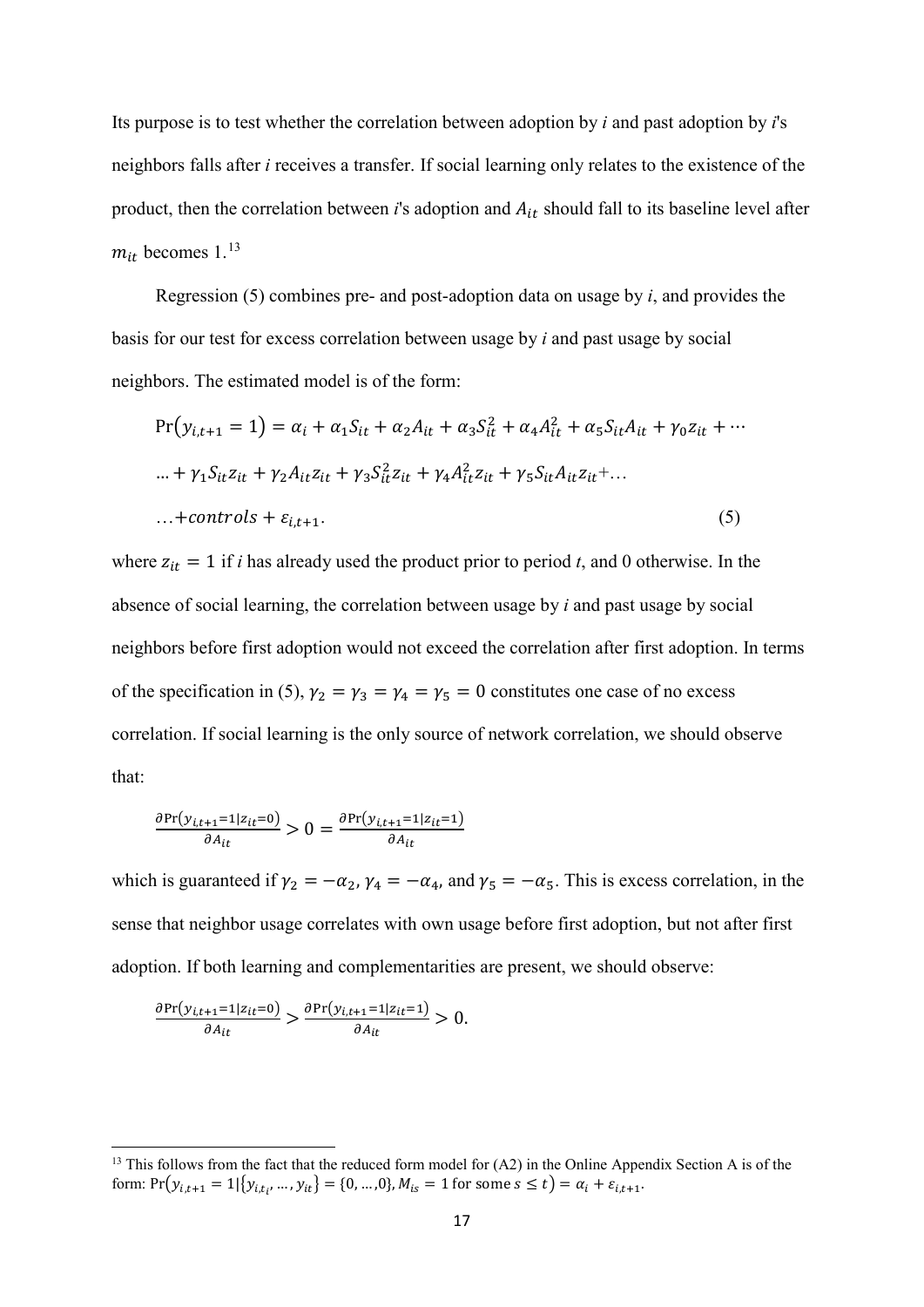This is another form of excess correlation: both correlations are positive, but the correlation between own and neighbor usage before first adoption exceeds the correlation after first adoption. Estimation of the above 'marginal effects', and testing for their equality, constitute the basis for our tests for excess correlation.

In our data, we only observe social network activity taking place over the phone. We do not observe other forms of social interaction. This nonetheless does not invalidate the application of the above model. First, we study the diffusion of a service only available on mobile phones. It is therefore reasonable to assume that information transmission or network effects are more relevant -- and thus more likely to occur -- between individuals who interact over the phone. This is true even if phone interactions are complemented by face-to-face exchanges.

Second, the phone interaction network that we observe is embedded into the denser network of social interactions -- i.e., if two individuals interact on the phone, they are by definition interacting socially. This has beneficial implications for identification. Fafchamps et al. (2010) offer an elaborate treatment of the question of the embeddedness of an observed network into a broader network of acquaintances. Their logic is the following. They observe the co-authorship network between economists and they wish to test whether two individuals *i* and *j* who have never coauthored before are more likely to coauthor if their respective past coauthors start to collaborate. This is then extended to the coauthors of coauthors, etc. They argue that, because of embeddedness, social distance in the coauthor network is an *upper bound* on social distance in the denser network of social interactions. Consequently, if the upper bound falls (distance falls in the coauthor network) then the average distance in the social network also falls.

Applied to our setting this means that the interactions that we observe -- e.g., *i* calling *j* or receiving airtime from *j* -- are a subset of all the interactions between *i* and *j*. The key here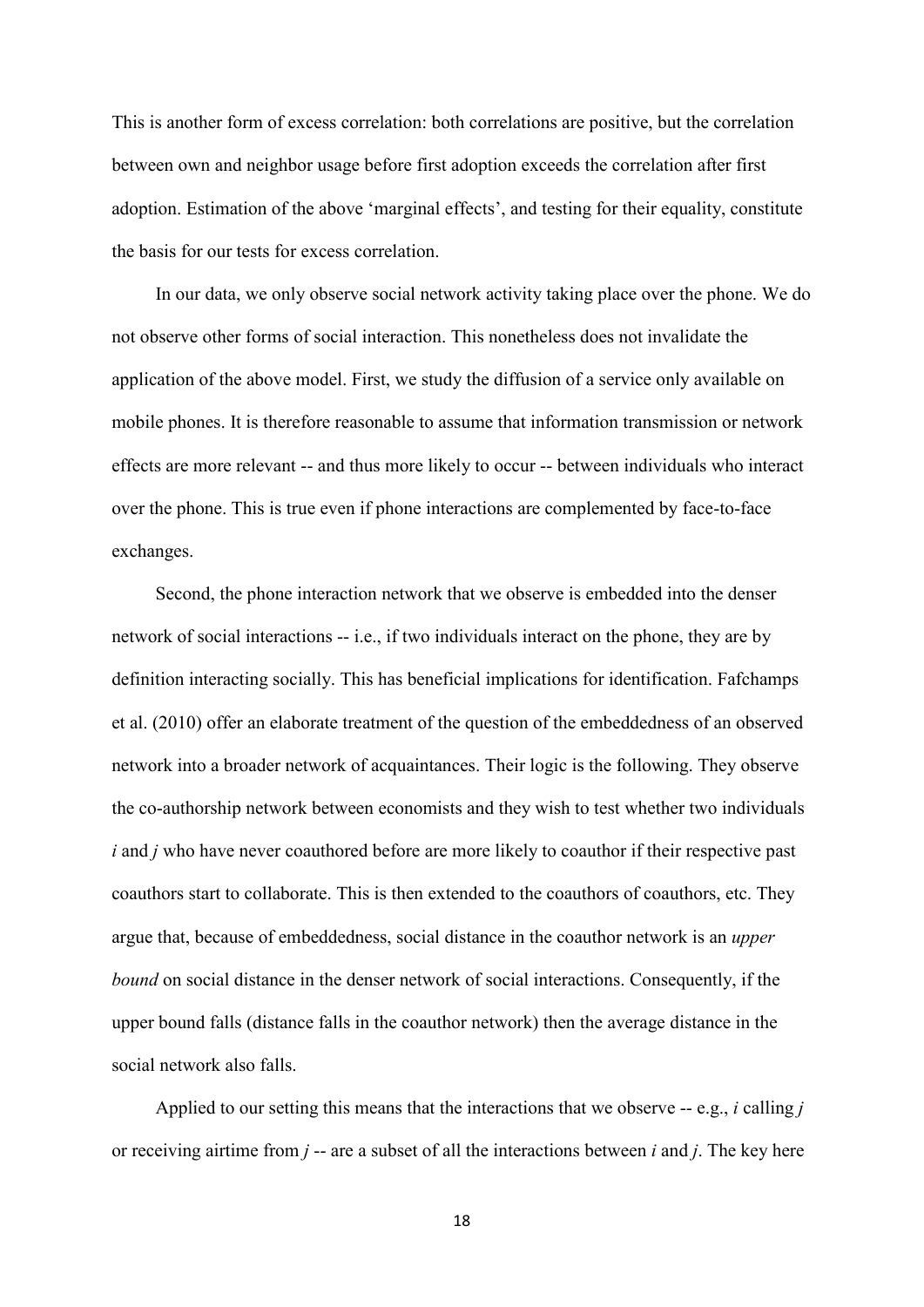is that if we do observe an interaction in phone network, then certainly an interaction took place in the larger network of social acquaintances since it contains the phone network. It follows that if there are interactions in the social network that are not observed in the phone network, and these additional interactions are uncorrelated with those in the phone network from the point of view of information diffusion/network effects, then they simply enter the error term. These interactions create noise that reduces the precision of our estimates, but the dataset is large enough to cope with this problem. On the other hand, if interactions in the acquaintance network are correlated with interactions in the phone network in terms of their information/network effects, then our estimated coefficients capture the joint influence of both types of social interactions, which is ideal for us. Either way, our estimation approach is robust to unobserved social interactions.

## **IV. Empirical results**

Table 1 provides descriptive statistics for the entire sample (column 1); for the subsample of observations before first adoption (column 2); and for the subsample of observations before *i* has adopted or received their first airtime transfer (column 3). The total number of observations is quite large, even when we limit our attention to 5,000 subscribers. We see that the neighborhood of each subscriber is large, as could be expected given our generous definition of social links. There is ample variation in  $\Delta A_{it}$  and  $A_{it}$ , both in the entire sample and in the two subsamples. Figure 3 shows adoption rates, purged from time effects, for different levels of  $A_{it}$ , for the subsample of observations before first adoption.<sup>[14](#page-18-0)</sup> The graph suggests that the relationship between first adoption and neighbors' usage is concave.

<span id="page-18-0"></span><sup>&</sup>lt;sup>14</sup> We net out two types of time effects here: those related to calendar time, and those related to the time elapsed since *i* first obtained their SIM-ID. The specific procedure involves regressing the adoption dummy on a set of dummies for different levels of  $A_{it}$  and dummy variables capturing the two time effects. Based on this regression, Figure 3 shows predicted adoption rates across different values of  $A_{it}$ , holding the time effects constant.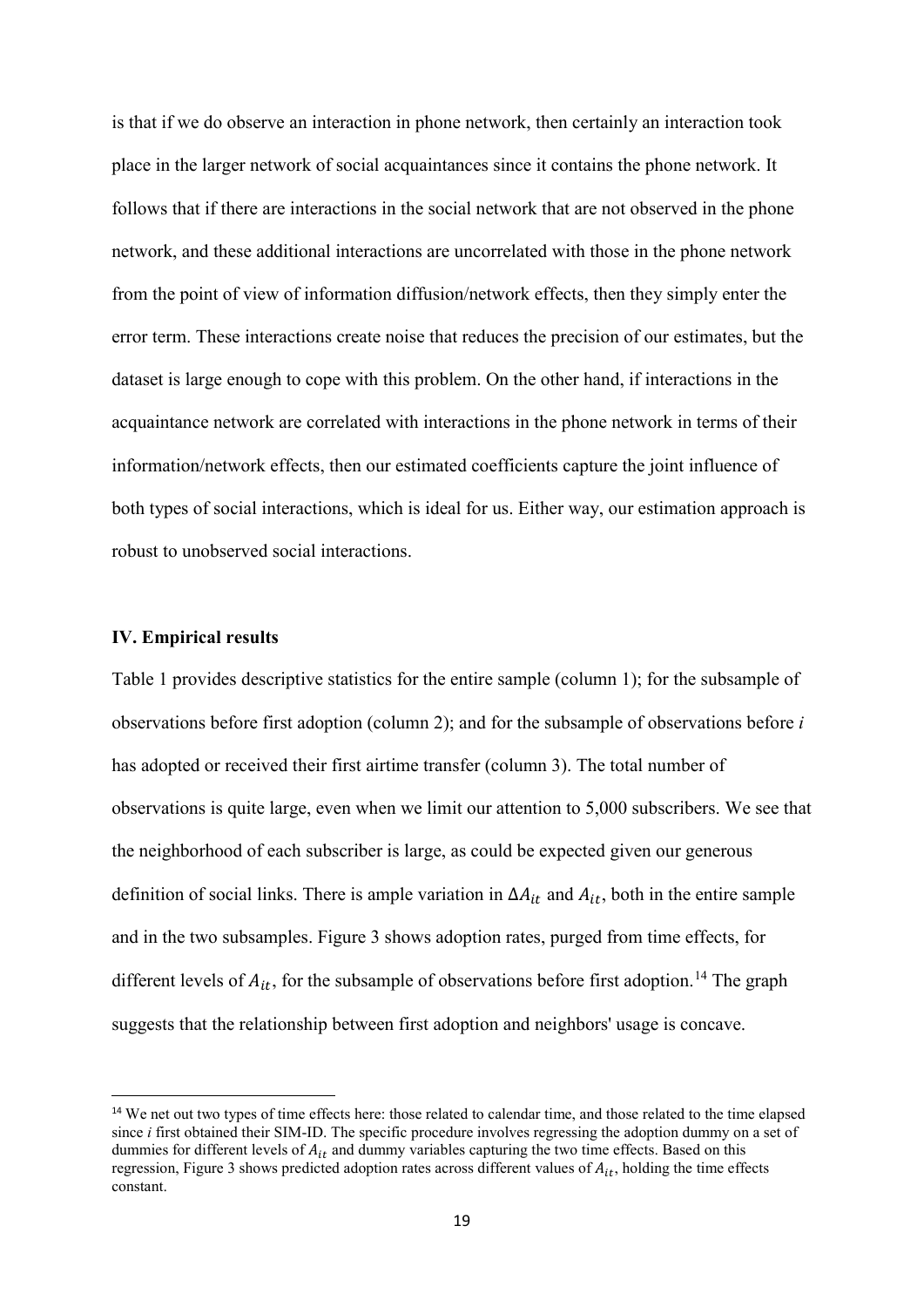We now proceed by estimating the regression  $(3)$  -- with a few modifications. To eliminate the individual fixed effect  $\alpha_i$  and any persistent common shocks, all variables are first differenced.[15](#page-19-0) As shown in Online Appendix Section B, first-differencing creates a mechanical negative correlation between  $\Delta y_{i,t+1}$  and  $\Delta A_{it}$  in the presence of correlated effects in the form of contemporaneous or two-period common shocks.[16](#page-19-1) To eliminate these correlated effects, we use  $\Delta A_{i,t-2}$  in lieu of  $\Delta A_{it}$ .<sup>[17](#page-19-2)</sup> Since the dependent variable is measured at *t*+1, this implies that a three-period lag is used. Since adoption by neighbors proxies for information on the existence and quality of ME2U, lagging the adoption variable preserves this interpretation since information accumulates over time. The estimated model is thus written as:

$$
\Delta y_{i,t+1} = \alpha_1 + \alpha_2 \Delta A_{i,t-2} + \alpha_3 \Delta S_{it}^2 + \alpha_4 \Delta A_{i,t-2}^2 + \alpha_5 \Delta (S_{it} A_{i,t-2}) + \cdots
$$
  
+*controls* +  $\Delta \varepsilon_{i,t+1}$  (6)

where:  $\Delta X_{it} = X_{it} - X_{i,t-1}$  by definition of notation; only observations up to the first adoption by *i* are used; and *controls* is a set of control variables. By construction,  $\Delta S_{it} = 1$ , so this variable cannot be included as a regressor. In all regressions, standard errors are

**.** 

<span id="page-19-0"></span><sup>&</sup>lt;sup>15</sup> Fafchamps et al. (2010) estimate a model similar to regression (6) with fixed effects instead of taking first differences. They point out that the time structure of the dependent variable -- a sequence of 0's ending with a single 1 -- generates a spurious correlation between any trending regressor and the dependent variable, and recommend detrending all regressors prior to estimation in order to eliminate this bias. The time structure of the dependent variable in our regressions is similar to theirs, but estimation in first difference de facto eliminates any linear trend in  $A_{it}$  and  $S_{it}$ . It remains that our findings could be affected by the presence of a quadratic time trend in  $A_{it}$ , which would translate in to a linear trend in  $\Delta A_{it}$ . To investigate whether our results could be affected, we re-estimate regression (6) after detrending all first-differenced regressors. Results show absolutely no change in coefficient estimates and standard errors.

<span id="page-19-1"></span><sup>&</sup>lt;sup>16</sup> This negative correlation arises in the presence of a common shock  $c_{t+1}$  affecting  $y_{i,t+1}$  and  $A_{i,t+1}$  in the same period. After first differencing both variables, and lagging  $\Delta A_{it}$ , we have  $\Delta y_{i,t+1}$  being correlated with  $c_{t+1} - c_t$ while  $\Delta A_{it}$  is correlated with  $c_t - c_{t-1}$ . Hence  $\Delta y_{i,t+1}$  and  $\Delta A_{it}$  become negatively correlated due to the presence of common shock  $c_t$  appearing with opposite signs. Using  $\Delta A_{i,t-1}$  instead eliminates this problem. By extension, using  $\Delta A_{i,t-2}$  also eliminates any mechanical correlation arising from two-period common shocks. See Online Appendix Section B for details.

<span id="page-19-2"></span><sup>&</sup>lt;sup>17</sup> For reference, we also report in the Online Appendix Section D estimation results using  $\Delta A_{i,t-1}$  (corrects for contemporaneous common shocks only) and  $\Delta A_{i,t-3}$  (corrects for three-period common shocks).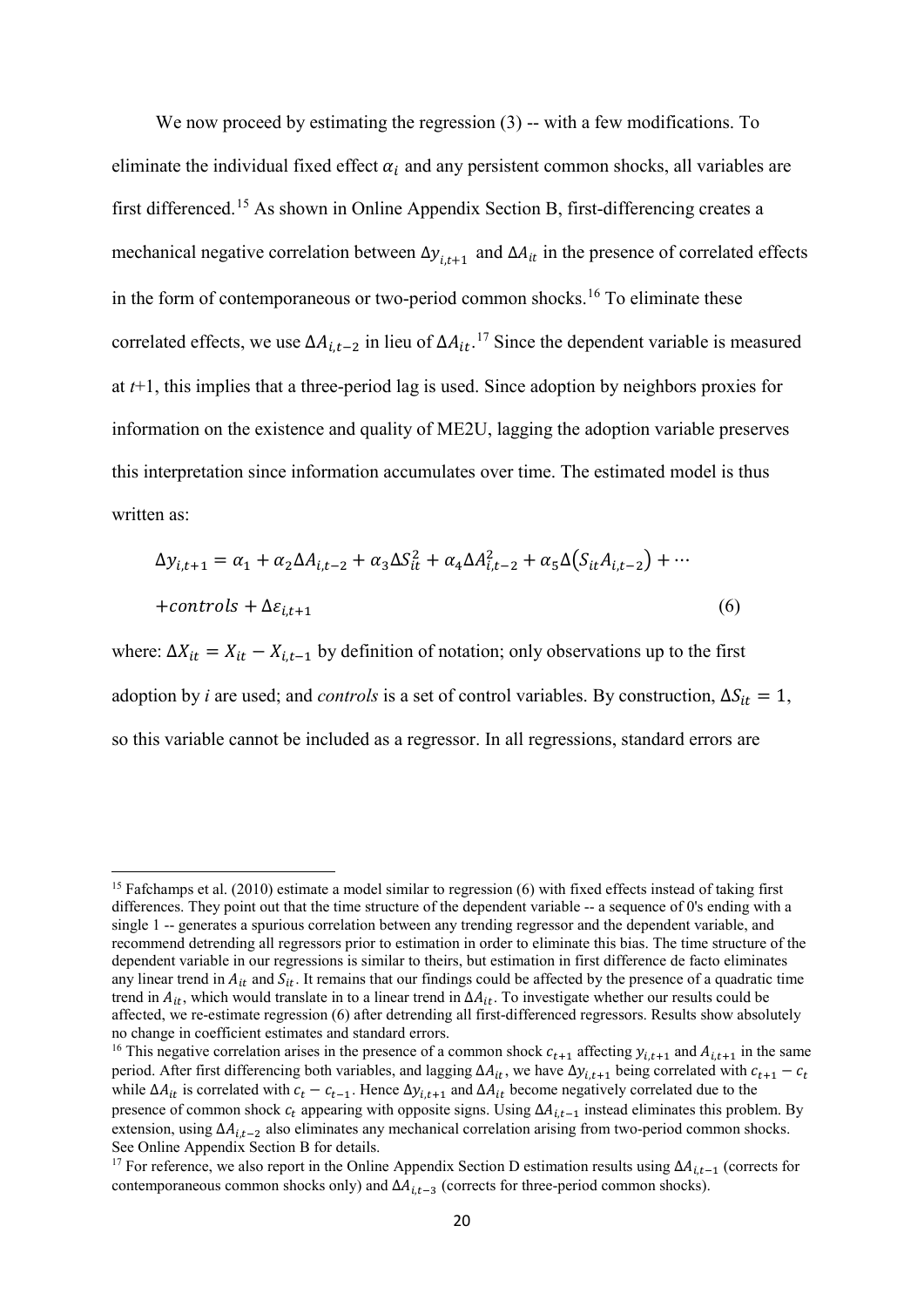clustered at the district level.[18](#page-20-0) The scale of the variables is such that some of the coefficient estimates and standard errors will contain several leading zeros. For presentational purposes, we therefore divide the explanatory variables by 100 before running the regressions, which reduces the number of leading zeros by 2. The marginal effects, however, are expressed in terms of the original scale of the variables.

The purpose of estimating (6) is to document whether there is positive correlation between *i*'s adoption and the past usage of *i*'s neighbors, and what shape this correlation has. We later compare it with the same correlation measured after adoption, to net out baseline correlation in usage and identify social learning. Coefficient estimates of (6) are presented in Table 2. Specification [1] contains no control variables and serves as benchmark. We see that  $\alpha_2$  and  $\alpha_4$  are significantly negative while  $\alpha_5$  is significantly positive. The relationship between  $A_{i,t-2}$  and the probability of first adoption is thus nonlinear and depends on the number of weeks since *i* started to use his SIM-ID. Remember that, when social learning is about product existence, the relationship between first adoption and neighbors' usage should be strongly concave with respect to  $A_{i,t-2}$ . In contrast, when social learning is about product quality, this concavity need not be present and may even be reversed. Marginal 'effects'  $\partial Pr(y_{i,t+1} = 1)/\partial A_{i,t-2}$  evaluated at various values of  $A_{i,t-2}$  are shown below the firstdifferences (FD) estimates in Table 2. We find that  $\partial Pr(y_{i,t+1} = 1)/\partial A_{i,t-2}$  is positive for  $A_{i,t-2} \leq 60$ , consistent with the presence of a positive correlation in this range.<sup>[19](#page-20-1)</sup> We observe a gradual fall in  $\partial Pr(y_{i,t+1} = 1)/\partial A_{i,t-2}$  as  $A_{i,t-2}$  increases, as suggested by the negative quadratic term coefficient  $\alpha_4$ . This evidence is prima facie consistent with social learning about product existence.

<span id="page-20-0"></span><sup>&</sup>lt;sup>18</sup> There are 27 districts in the data. We cluster the standard errors at the district level in order to allow for correlation in the error term across individuals within districts. A priori, one would expect this to be especially important for the regressions without district fixed effects.

<span id="page-20-1"></span><sup>&</sup>lt;sup>19</sup>  $A_{i,t-2} = 60$  is just below the 90<sup>th</sup> percentile of the distribution of the estimation sample (p90 = 63).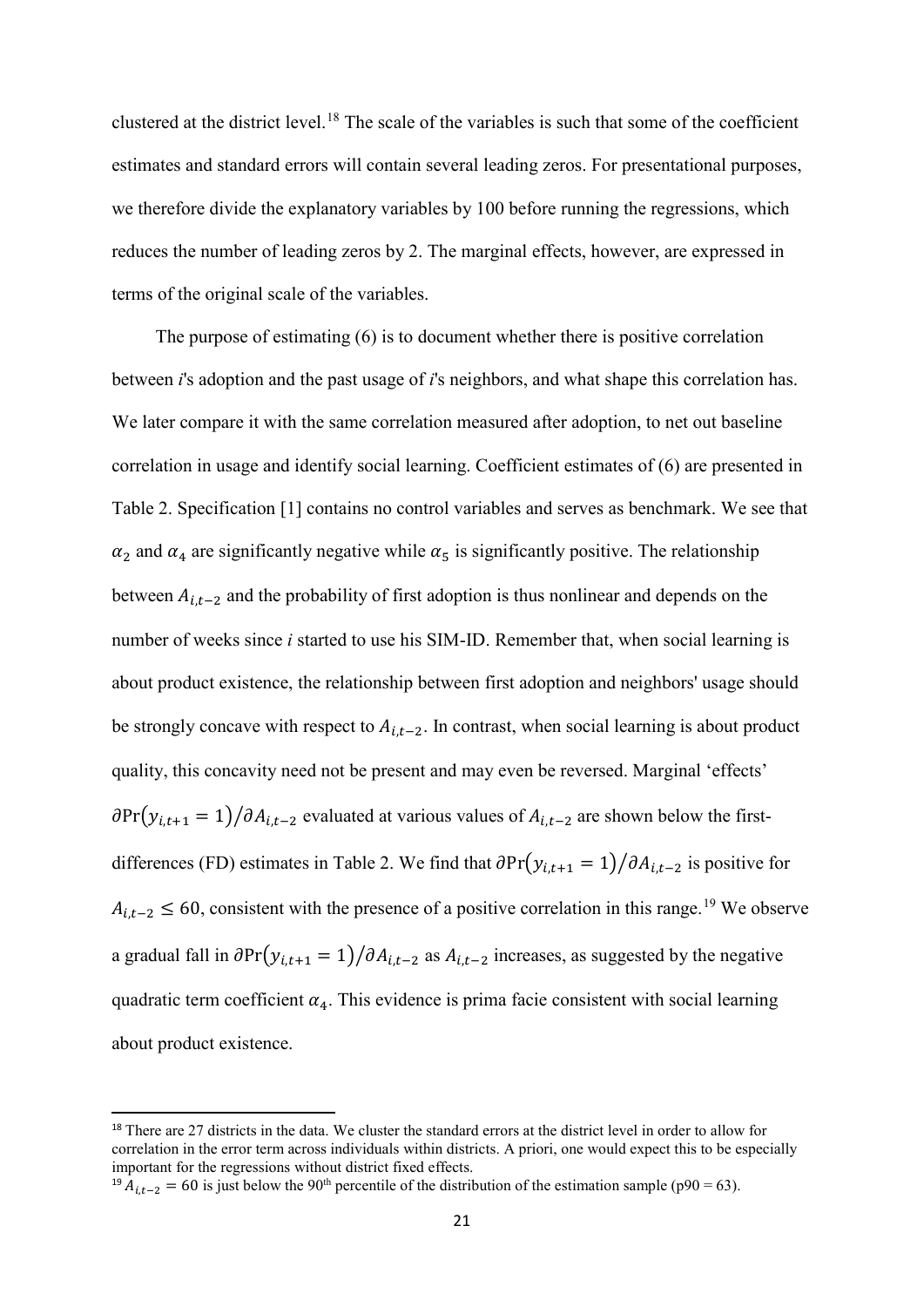Next, we add dummy variables for time, cell tower, and district as controls to regression (6). This yields specification [2] in Table 2. The control variables have some explanatory power, as can be seen from the increase in the  $R^2$ . But the coefficients of interest and their significance levels change little. We still observe a gradual fall in  $\partial Pr(y_{i,t+1} = 1)/\partial A_{i,t-2}$  as  $A_{i,t-2}$  increases, which is prima facie consistent with social learning about product existence -- except that the magnitude of the estimated marginal effect is larger. Expanding the set of control variables further to allow for district-specific time fixed effects in specification [3] leads to a small increase in the  $R^2$ , but only results in trivial changes to the coefficient estimates of interest.

As explained in Section 2, the dummies added in specification [2] and [3] aim to control for a variety of correlated shocks among social neighbors. The fact that the estimated coefficients of interest change little between specifications suggest that they may also be robust to other correlated shocks that we do not observe. This intuitive idea, initially formalized by Altonji et al. (2005), was developed by Oster (2019) who shows how, under certain assumptions, the size of the omitted variable bias can be inferred from coefficient and  $R<sup>2</sup>$  differences across models with a widening set of control variables. Online Appendix Section C contains a short summary of Oster's method and defines the relevant parameters. We now use Oster's (2019) method to formally assess the sensitivity of our coefficients of interest to omitting unobserved shocks from the analysis. Since the method only applies to linear models, we drop  $\Delta A_{i,t-2}^2$  and  $\Delta(S_{it}A_{i,t-2})$  from the specification and estimate a regression of the form  $\Delta y_{i,t+1} = a_1 + a_2 \Delta A_{i,t-2} + a_3 \Delta S_{it}^2 + controls + \Delta \varepsilon_{i,t+1}$ . This is equivalent to focusing on the average value of our object of interest,

 $\partial Pr(y_{i,t+1} = 1)/\partial A_{i,t-2}$ .

We start by noting that going from a regression without controls (Table 2, column 1) to one with some controls (column 2) raises the average value of  $\partial Pr(y_{i,t+1} = 1)/\partial A_{i,t-2}$ ,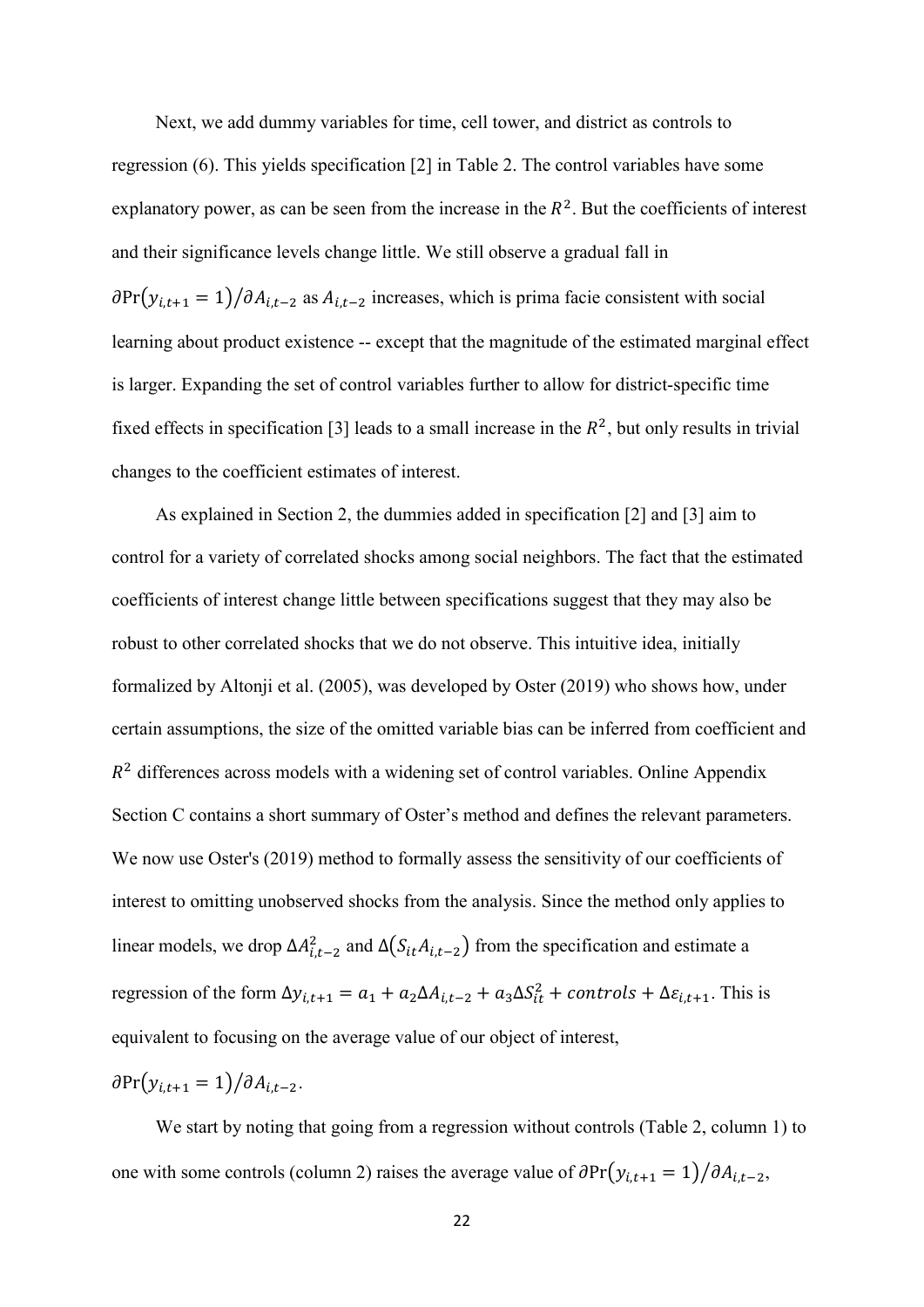which indicates a negative correlation between unobservables and the regressor of interest. Applying the Oster method to this case would imply that, if anything, omitting unobservables biases the coefficient of interest downwards. There is, however, a small reduction in  $\partial Pr(y_{i,t+1} = 1)/\partial A_{i,t-2}$  between columns (2) and (3) of Table 2. We therefore apply the Oster method to that case. Results are shown in Online Appendix Table C1. The estimated coefficient on  $\Delta A_{i,t-2}$  is equal to 0.0041 in the partially controlled model and 0.0039 in the model with our full set of controls. These estimates are marginally higher than the average  $\partial Pr(y_{i,t+1} = 1)/\partial A_{i,t-2}$  reported in Table 2. Let  $R_{\text{max}}$  denote the  $R^2$  from a hypothetical regression of the dependent variable on the observable and unobservable determinants of the dependent variable. Then, under the assumption that unobservable and observable factors are equally related to  $\Delta A_{i,t-2}$  (i.e.,  $\delta = 1$  in Oster's framework) and that  $R_{\text{max}}$  is twice the value of  $R^2$  in the model with all observables, the bias-adjusted estimate of  $a_2$  is 0.0031 (Table C1, col. [3]). If we want to be more conservative and set  $\delta = 2$ , the bias-adjusted estimate of  $a_2$ is 0.0023 (col. [4]). The unobservables would have to be more than four times more important than the observables in determining  $\Delta A_{i,t-2}$  for the bias-adjusted coefficient of  $\Delta A_{i,t-2}$  to be equal to zero, given our assumed value for  $R_{\text{max}}$ . This is a very conservative estimate since, without any controls, the estimate of  $a_2$  is actually lower than that reported in column (1) of Online Appendix Table C1.

Results for regression (4) are presented in Table 3. As for Table 2, the individual fixed effect  $\alpha_i$  is eliminated by first-differencing the data and the key variable of interest  $\Delta A_{i,t-2}$  is double-lagged to net out correlated effects. The estimated model thus takes the form:

$$
\Delta y_{i,t+1} = \alpha_1 + \alpha_2 \Delta A_{i,t-2} + \alpha_3 \Delta S_{it}^2 + \alpha_4 \Delta A_{i,t-2}^2 + \alpha_5 \Delta (S_{it} A_{i,t-2}) + ...
$$
  
\n
$$
\dots + \beta_1 \Delta (S_{it} m_{it}) + \beta_2 \Delta (A_{i,t-2} m_{it}) + \beta_3 \Delta (S_{it}^2 m_{it}) + \beta_4 \Delta (A_{i,t-2}^2 m_{it}) + ...
$$
  
\n
$$
\dots + \beta_5 \Delta (S_{it} A_{i,t-2} m_{it}) + controls + m_{it} \times controls + \Delta \varepsilon_{i,t+1}
$$
 (7)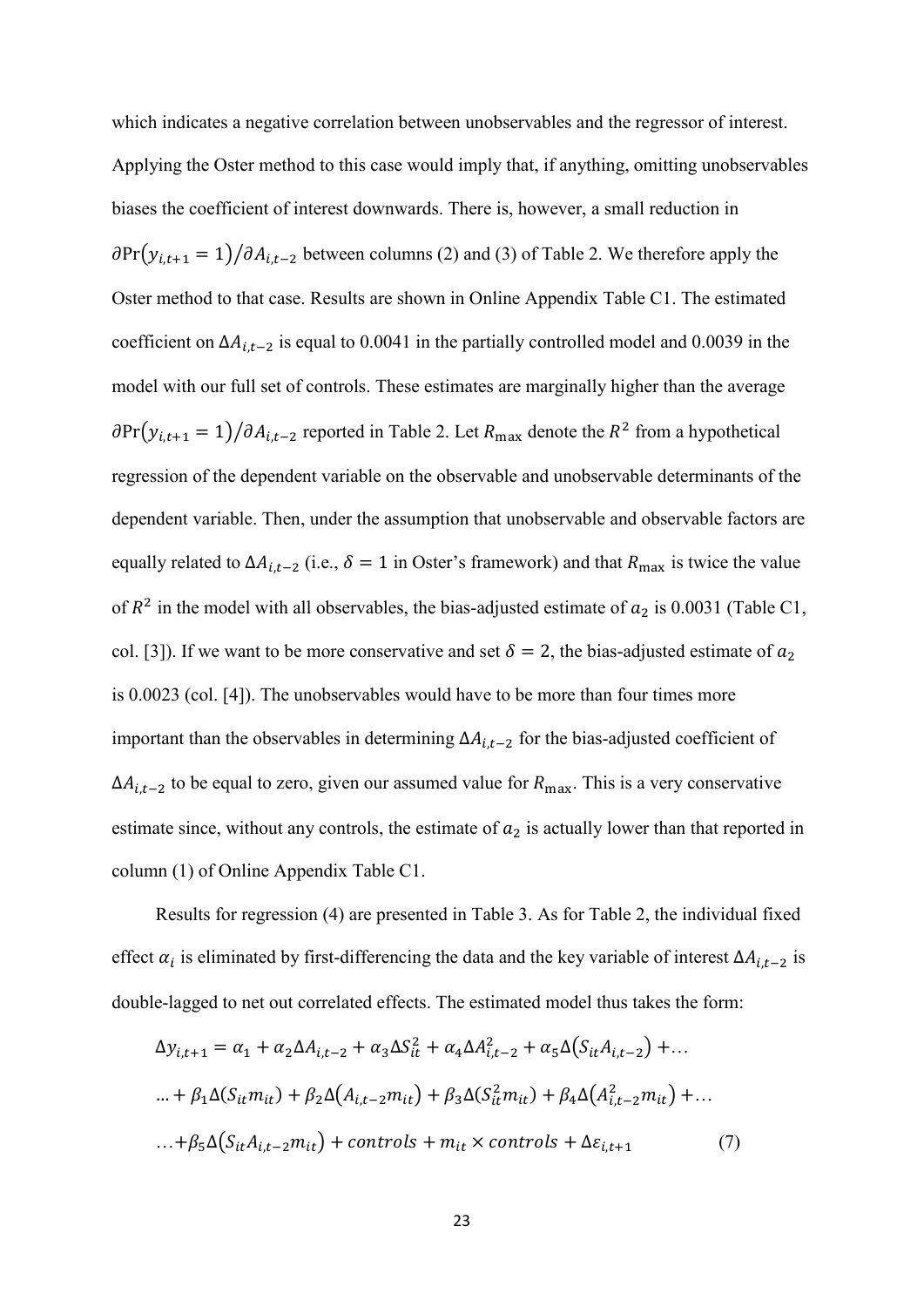where, as in  $(6)$ , we only include observations up to the first adoption.<sup>[20](#page-23-0)</sup> All control variables are interacted with  $m_{it}$ , as denoted by  $m_{it} \times controls$ . The explanatory variables are divided by 100 before entering the regressions, which reduces the number of leading zeros of coefficient estimates and standard errors by 2. Marginal effects are expressed in terms of the original scale of the variables.

Similar to Table 2, our estimates and significance levels of interest hardly change when adding controls.<sup>[21](#page-23-1)</sup> Table 3 presents estimates of the average  $\partial Pr(y_{i,t+1} = 1)/\partial A_{i,t-2}$ evaluated separately at  $m_{it} = 0$  and  $m_{it} = 1$ , that is, before and after receiving a ME2U transfer. We see that the average  $\partial Pr(y_{i,t+1} = 1)/\partial A_{i,t-2}$  remains significant throughout and is significantly larger when  $m_{it} = 1$  than when  $m_{it} = 0$ . This confirms that, in this context, social learning circulates information about the existence of the new service and may also circulate relevant information about the quality or usefulness of the service. Whether or not the latter effect is present depends on how  $\partial Pr(y_{i,t+1} = 1)/\partial A_{i,t-2}$  varies before and after adoption by *i*: if  $\partial Pr(y_{i,t+1} = 1)/\partial A_{i,t-2}$  falls to zero after *i* has made a transfer with ME2U, it is reasonable to conclude that social learning extends to information about the quality of the product -- and that, in our context, social learning essentially disappears after first use.

To this effect, we now estimate regression model  $(5)$  -- again in first differences to eliminate unobserved heterogeneity  $\alpha_i$  and with  $\Delta A_{i,t-2}$  double-lagged to eliminate correlated effects:

$$
\Delta y_{i,t+1} = \alpha_1 + \alpha_2 \Delta A_{i,t-2} + \alpha_3 \Delta S_{it}^2 + \alpha_4 \Delta A_{i,t-2}^2 + \alpha_5 \Delta (S_{it} A_{i,t-2}) + \dots
$$
  
 
$$
\dots + \gamma_1 \Delta (S_{it} z_{it}) + \gamma_2 \Delta (A_{i,t-2} z_{it}) + \gamma_3 \Delta (S_{it}^2 z_{it}) + \gamma_4 \Delta (A_{i,t-2}^2 z_{it}) + \dots
$$

**.** 

<span id="page-23-0"></span><sup>&</sup>lt;sup>20</sup> We exclude the observations for which  $\Delta m_{it} = 1$  from the estimation sample. This procedure ensures that, provided a full set of  $m_{it} \times controls$  are included, the results from regression (7) will be equivalent to results obtained from separate regressions of  $\Delta y_{i,t+1}$  on  $\Delta A_{i,t-2}$ ,  $\Delta S_{it}^2$ ,  $\Delta A_{i,t-2}^2$ ,  $\Delta(S_{it}A_{i,t-2})$  and controls, for the subsamples with  $m_{it} = 0$  and  $m_{it} = 1$ . Hence,  $\Delta m_{it}$  is not included as a regressor in (7).<br><sup>21</sup> Additional results from a robustness analysis using Oster's (2019) approach, available on request, again yields

<span id="page-23-1"></span>a very small bias adjustments for reasonable values of  $\delta$  and  $R_{\text{max}}$ .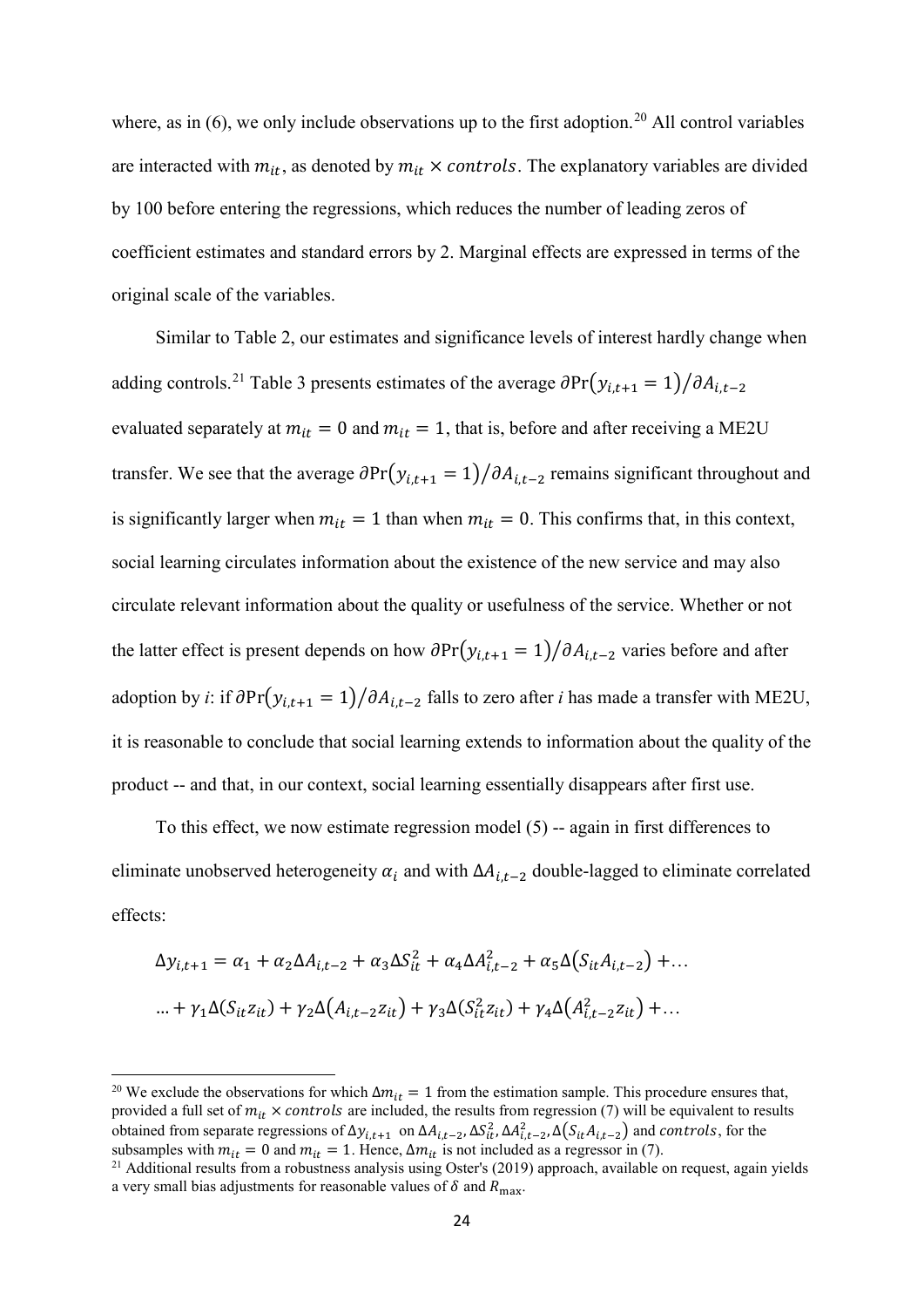$$
\ldots + \gamma_5 \Delta (S_{it} A_{i,t-2} z_{it}) + controls + z_{it} \times controls + \Delta \varepsilon_{i,t+1} \tag{8}
$$

where  $z_{it}$ =1 if subscriber *i* has sent airtime to someone else with ME2U before time *t*. For the estimation of  $(8)$ , all observations are used – pre-adoption and post-adoption – except those for which  $\Delta z_{it}$ =1 or  $\Delta z_{i,t-1}$ =1 (i.e., just after first-adoption).<sup>[22](#page-24-0)</sup> All control variables are interacted with  $z_{it}$ , which implies that the estimates of the  $\alpha$  coefficients based on (8) will be numerically identical to those based on (6). Hence, the coefficients  $\gamma_2$ ,  $\gamma_4$ ,  $\gamma_5$  determine whether the covariation between own usage and neighbor usage after adoption differs from the covariation before first adoption, which is the basis of our testing strategy. For reasons explained above, the explanatory variables are divided by 100 before entering the regressions, but marginal effects are expressed in terms of the original scale of the variables.

Coefficient estimates and corresponding estimates of  $\partial Pr(y_{i,t+1} = 1)/\partial A_{i,t-2}$  are presented in Table 4. The coefficients  $\gamma_2$ ,  $\gamma_4$ ,  $\gamma_5$  are all statistically significant, and the average  $\partial Pr(y_{i,t+1} = 1)/\partial A_{i,t-2}$  is much lower after first adoption -- slightly negative in fact – than before adoption. The difference in  $\partial Pr(y_{i,t+1} = 1)/\partial A_{i,t-2}$  is statistically significant. Hence, social learning matters: the correlation between  $y_{i,t+1}$  and  $A_{i,t-2}$  during the period leading up to adoption is not just due to network externalities. Combined with earlier results from Table 3, the evidence is thus suggestive of a hybrid model in which social learning serves two purposes: circulating information about product existence, and about product quality. That the average  $\partial Pr(y_{i,t+1} = 1) / \partial A_{i,t-2}$  remains larger after  $m_{it} = 1$  than after  $z_{it} = 1$  further indicates that, of the two, diffusing information about quality accounts for a significant share of social learning.<sup>[23](#page-24-1)</sup>

**.** 

<span id="page-24-0"></span><sup>&</sup>lt;sup>22</sup> We exclude the observations in the period immediately after first adoption since, under two-period common shocks,  $\Delta y_{i,t+1}$  in this period likely correlates with the common shocks that drive first adoption.<br><sup>23</sup> As pointed out by an anonymous referee, the frequency of contact could affect the rate of diffusion of

<span id="page-24-1"></span>information. We can shed some light on this issue empirically. A reasonable proxy for frequency of contact is the total number of phone calls made by and received by *i* in a given week. If we add this variable (dated t-2 and expressed in first differences) to the set of explanatory variables in regression (4), we obtain a positive but not quite statistically significant correlation with first adoption. More importantly, we find that adding this variable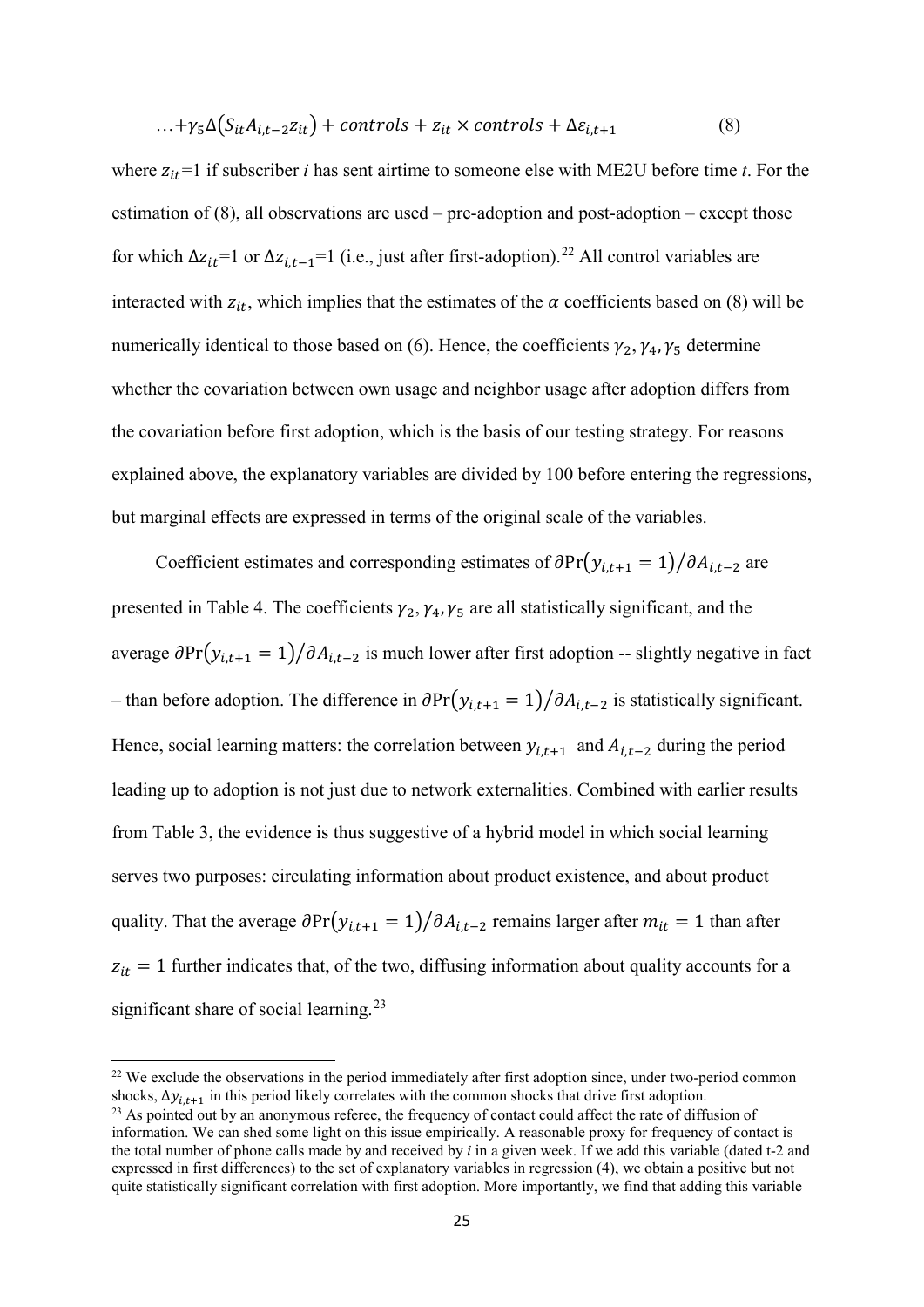What is less anticipated is that, after first adoption,  $\partial Pr(y_{i,t+1} = 1)/\partial A_{i,t-2}$  is on average negative, suggesting that, if anything, airtime transfers are strategic substitutes across network neighbors. Network externalities are typically taken as synonymous to strategic complement. How could airtime transfers be strategy substitutes after first adoption? It is difficult to say for sure from the data at our disposal. But strategic substitution effects have been discussed in the theoretical literature on networks (e.g., Jackson, 2008; Bramoullé et al., 2014) and evidence of strategic substitutes in networks has been provided in the case of the adoption of business practices (e.g., Fafchamps and Söderbom, 2014). This result, however, disappears once we include control variables (see Table 4, specifications [2]-[3]), so we should perhaps not pay it too much attention. Whatever the reason for the slightly negative but mostly non-significant  $\partial Pr(y_{i,t+1} = 1) / \partial A_{i,t-2}$  after adoption, the main lesson is that, prior to first adoption, networks serve an important social learning role, and that social learning includes learning about the existence of the product as well as its quality.

As a robustness check, we estimate the regressions in Tables 2, 3, and 4 using  $\Delta A_{i,t-1}$ instead of  $\Delta A_{i,t-2}$ . As demonstrated in Appendix B, using  $\Delta A_{i,t-1}$  eliminates contemporaneously correlated effects, but not two-period common shocks. If the results obtained using  $\Delta A_{i,t-1}$  are similar to those obtained with  $\Delta A_{i,t-2}$ , this would confirm our findings while suggesting that two-period common shocks are not an issue. But if  $\partial Pr(y_{i,t+1} = 1)/\partial A_{i,t-1}$  is found to be significantly negative after first adoption, this could signal the presence of two-period common shocks. Results from regressions with  $\Delta A_{i,t-1}$  are shown in Online Appendix Section D. The results in Tables D.1 and D.2 are qualitatively similar to the corresponding Tables 2 and 3, except that the estimated marginal effects  $\partial Pr(y_{i,t+1} = 1)/\partial A_{i,t-1}$  are somewhat larger. The main difference arises in Table D.4,

 $\overline{a}$ 

proxying for frequency of contact does not affect the test of interest:  $\partial Pr(y_{i,t+1} = 1)/\partial A_{i,t-2}$  remains positive and statistically significant even when  $m_{it} = 1$ .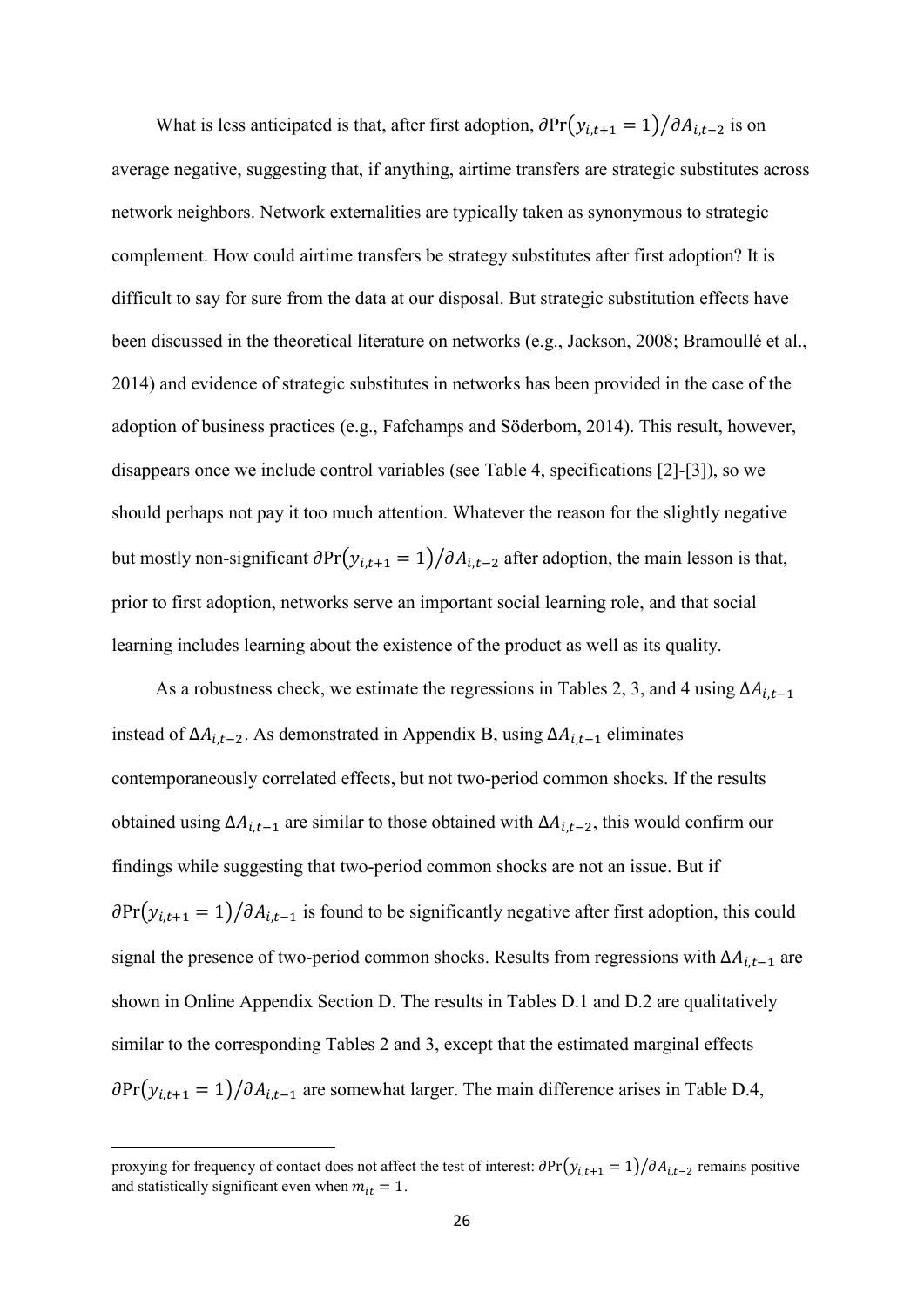where we find a significantly negative  $\frac{\partial \Pr(y_{i,t+1} = 1)}{\partial A_{i,t-1}}$  after first adoption by *i*. While we cannot entirely rule out the possibility that it captures strategic substitution in ME2U usage, the fact that this negative correlation disappears when using  $\Delta A_{i,t-2}$  is also consistent with the possible presence of two-period common shocks. To ensure that this possible source bias does not affect our results, we prefer the more conservative estimates presented in Tables 2, 3 and 4. We have also estimated our regressions using  $\Delta A_{i,t-3}$  (i.e. a four-period lag). The results, which are shown in Tables D.4-D.6 in the Online Appendix, are consistent with the main results reported above: prior to first adoption, network adoption correlates positively with own adoption; after first adoption, the correlation between network adoption and own usage is either zero or slightly negative.

In all our regressions above, we have modeled adoption and subsequent usage as a quadratic function of neighbors' usage and the time elapsed since *i* first obtained their SIM-ID. We now investigate if the estimated effects presented in Table 4 are sensitive to functional form. To this end, we re-estimate the regressions with the quadratic specification replaced by polynomial specifications of order  $P = 3$ , 4, and 5. These specifications thus include all terms  $A_{i,t-2}^l S_{it}^m$  for  $l = 0,1, ..., P, m = 0,1, ..., P - l$ , expressed in first-differences and interacted with the dummy  $z_{it}$ . The full set of control variables are used throughout. Further details, including estimated marginal effects for these different values of *P*, are provided in Online Appendix E. The higher-order polynomial terms are always statistically significant, which is not too surprising given the large sample size. The estimated marginal effects, however, are stable. Moving from the quadratic to the "cubic"  $(P = 3)$  specification results in a decrease in the estimated marginal effect before first usage, but it remains positive and highly statistically significant. Going beyond  $P = 3$  results in marginal effects that are virtually the same as that obtained for the quadratic specification. The outcome of our test for excess correlation remains the same for all the specifications considered here. There is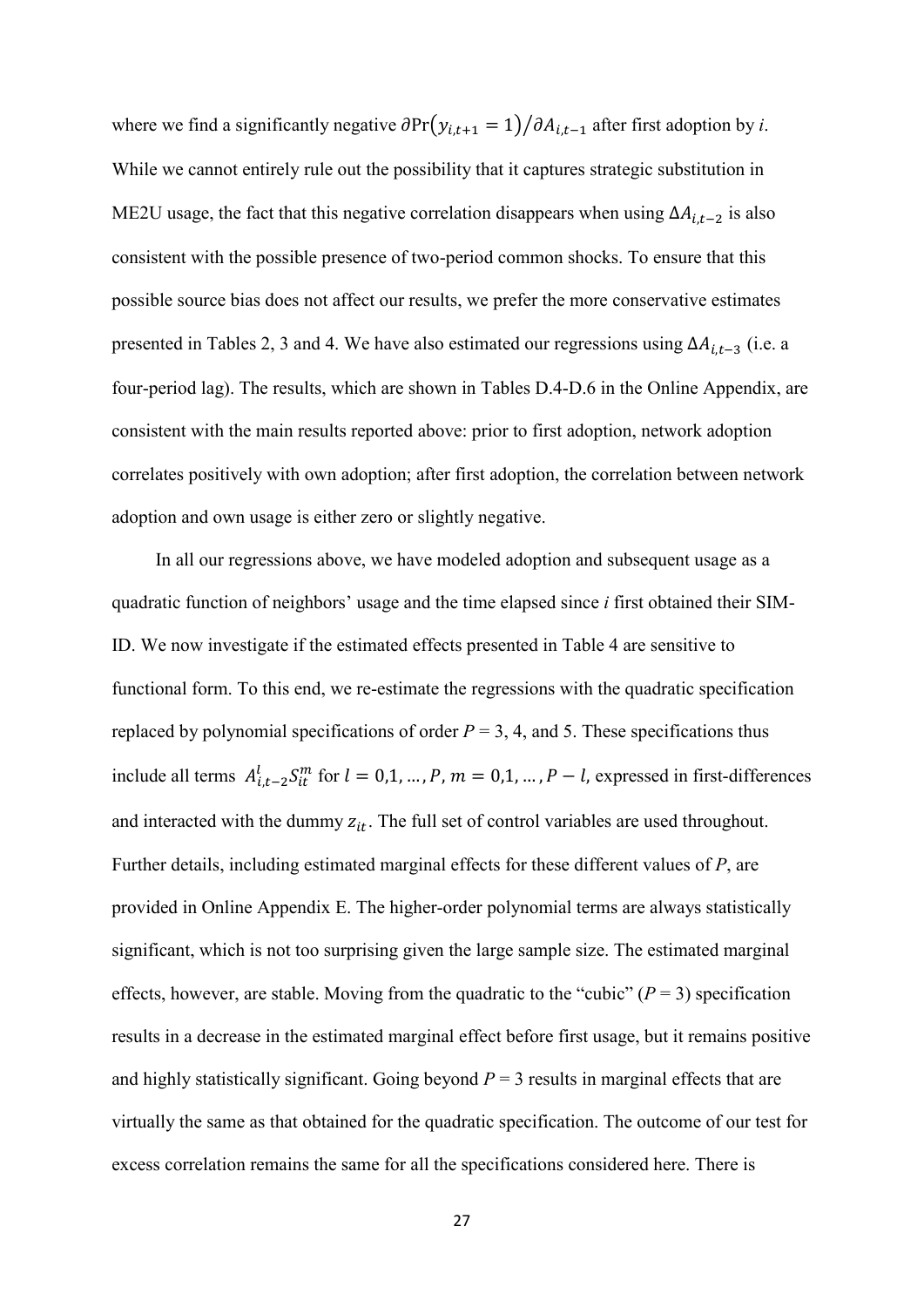significant and positive correlation between own use and usage by network neighbors before first adoption, but no significant correlation after first adoption.

#### **V. Conclusions**

This study is based on a large administrative dataset covering the universe of phone calls and airtime transfers in an entire country over a four year period. We examine the pattern of adoption of a new phone service over time. This phone service, called ME2U, allows a phone user to transfer airtime from their phone to someone else's. This early form of mobile money was introduced in Rwanda in 2005 by the then de facto monopolist in cell phone services.

Our testing strategy revolves around comparing correlations in usage before and after first adoption. As discussed above, for this strategy to work, a number of possible confounds must be controlled for that could induce a higher correlation in usage at the time of *i*'s first adoption. We control for trends, time-invariant taste differences, reverse feedback, and local correlated shocks to the benefits of using the technology. We also show that our identification strategy is robust to the presence of unobserved shocks that are common to everyone in *i*'s network, provided these do not extend for more than two periods. While we cannot rule out the possibility that unobserved common shocks are even more persistent, it should also be noted that the inclusion of fixed effects goes some way towards controlling for highly persistent unobserved shocks. Overall, we think it is plausible to argue that our identification is robust to potentially relevant unobserved common shocks.

We find robust evidence suggestive of social learning for both the existence and the reliability or usefulness of the new service. In contrast, we find that the correlation between own use and usage by network neighbors essentially disappears after first adoption. The positive network correlation observed in the adoption decision can thus be attributed to social learning, and is not driven by strategic complementarities in usage. All regression results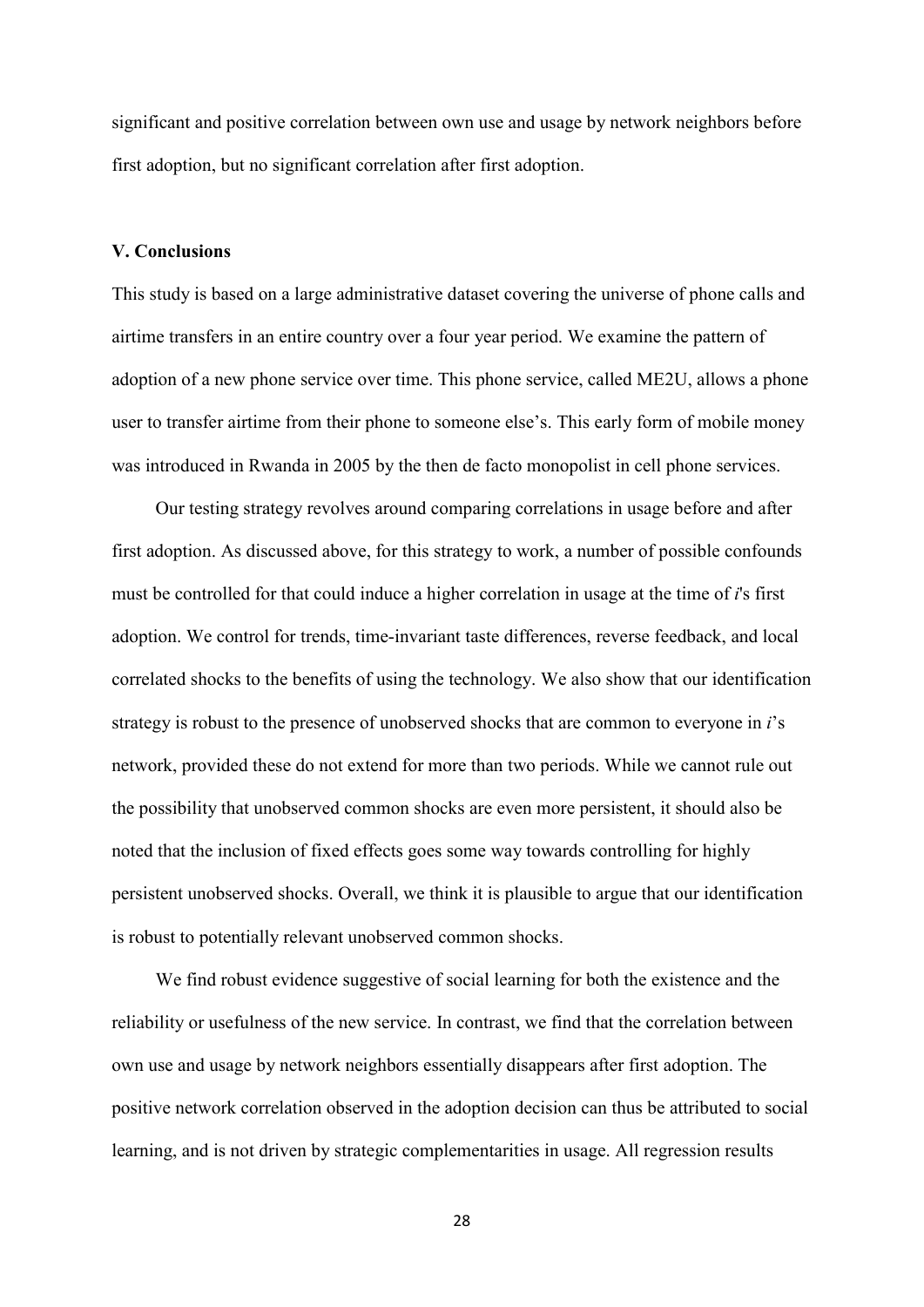reported in the paper are based on specifications in which neighbor adoption is lagged by three periods. We obtain qualitatively similar results if we use a lag length of two, or four, periods.

Our results thus provide useful insights into the process by which products and services diffuse on social networks. In our study, learning about existence and quality are important mechanisms, while strategic complementarities are not. It would be interesting to investigate similar mechanisms for other types of services and products, but we leave this for future research.

### **References**

- Aker, J.C. (2010). 'Information from Markets Near and Far: Mobile Phones and Agricultural Markets in Niger', *American Economic Journal: Applied Economics*, Vol. 2, pp. 46-59.
- Aker, J.C. and Fafchamps, M. (2015). 'Mobile Phone Coverage and Producer Markets: Evidence from West Africa', *World Bank Economic Review*, Vol. 29, pp. 262-292.
- Aker, J.C., Collier, P., and Vicente, P.C. (2017). 'Is Information Power? Using Mobile Phones and Free Newspapers during an Election in Mozambique', *Review of Economics and Statistics*, Vol. 99, pp. 185-200.
- Altonji, J., Elder, T., and Taber, C.R. (2005). 'An Evaluation of Instrumental Variable Strategies for Estimating the Effects of Catholic Schooling', *Journal of Human Resources*, Vol. 40, pp. 791-821.
- Arieli, I., Babichenko, Y., Peretz, R., and Young, H.P. (2020). 'The Speed of Innovation Diffusion in Social Networks', *Econometrica*, Vol. 88, pp. 569-594.
- Bala, V. and Goyal, S. (1998). 'Learning from Neighbours', *Review of Economic Studies*, Vol. 65, pp. 595-621.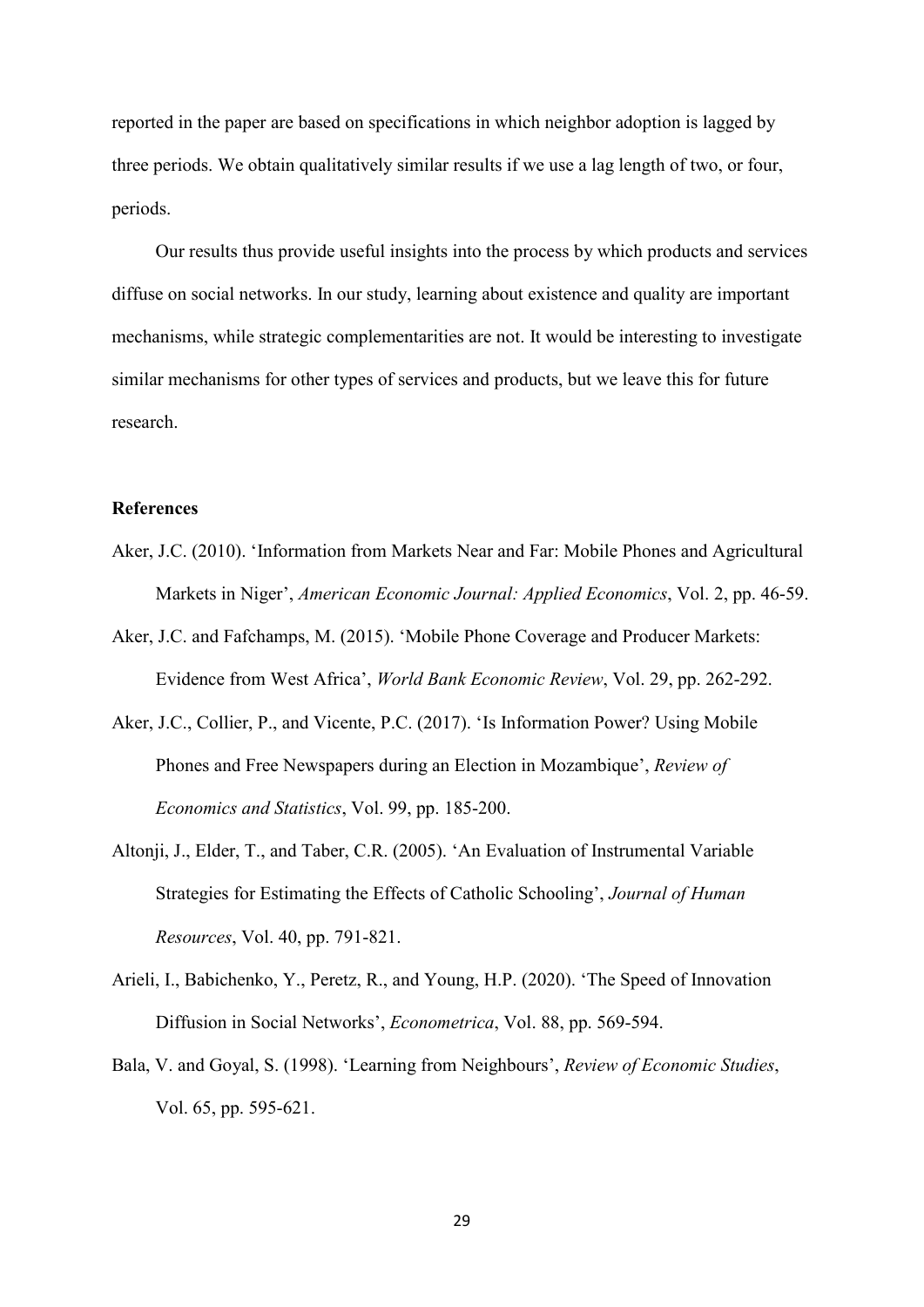- Banerjee, A., Chandrasekhar, A.G., Duflo, E. and Jackson, M.O. (2019). 'Using Gossips to Spread Information: Theory and Evidence from Two Randomized Controlled Trials', *Review of Economic Studies*, Vol. 86, pp. 2453–90.
- Banerjee, A., Breza, E., Chandrasekhar A.G., and Mobius, M. (2021). 'Naïve Learning with Uninformed Agents', *American Economic Review*, Vol. 111, pp. 3540–74.
- Batista, C., and Vicente, P.C. (2020), 'Adopting Mobile Money: Evidence from an Experiment in Rural Africa', *AEA Papers and Proceedings*, Vol. 110, pp. 594-598.
- Bass, F. (1969). 'A New Product Growth for Model Consumer Durables', *Management Science* Vol. 15, Theory Series, pp. 215-227.
- Björkegren, D. (2019). 'The Adoption of Network Goods: Evidence from the Spread of Mobile Phones in Rwanda', *The Review of Economic Studies*, Vol. 86, pp. 1033-1060.
- Blumenstock, J.E., Gillick, D., and Eagle, N. (2010). 'Who's calling? Demographics of mobile phone use in Rwanda', *Transportation* Vol. 32, pp. 2-5.
- Blumenstock, J.E. and Eagle, N. (2012). 'Divided we call: disparities in access and use of mobile phones in Rwanda', *Information Technologies & International Development*, Vol. 8, pp. 1-16.
- Blumenstock, J.E., Cadamuro, G., and On, R. (2015). 'Predicting Poverty and Wealth from Mobile Phone Metadata', *Science*, Vol. 350, pp. 1073-1076.
- Blumenstock, J.E. (2018). 'Estimating economic characteristics with phone data', *AEA Papers and Proceedings* Vol. 108, pp. 72-76.
- Blumenstock, J.E., Eagle, N. and Fafchamps, M. (2016). 'Airtime Transfers and Mobile Communications: Evidence in the Aftermath of a Natural Disaster', *Journal of Development Economics*, Vol. 120, pp. 157-181.
- Bramoullé, Y., Kranton, R. and D'Amours, M. (2014). 'Strategic Interaction and Networks', *American Economic Review*, Vol. 104, pp. 898-930.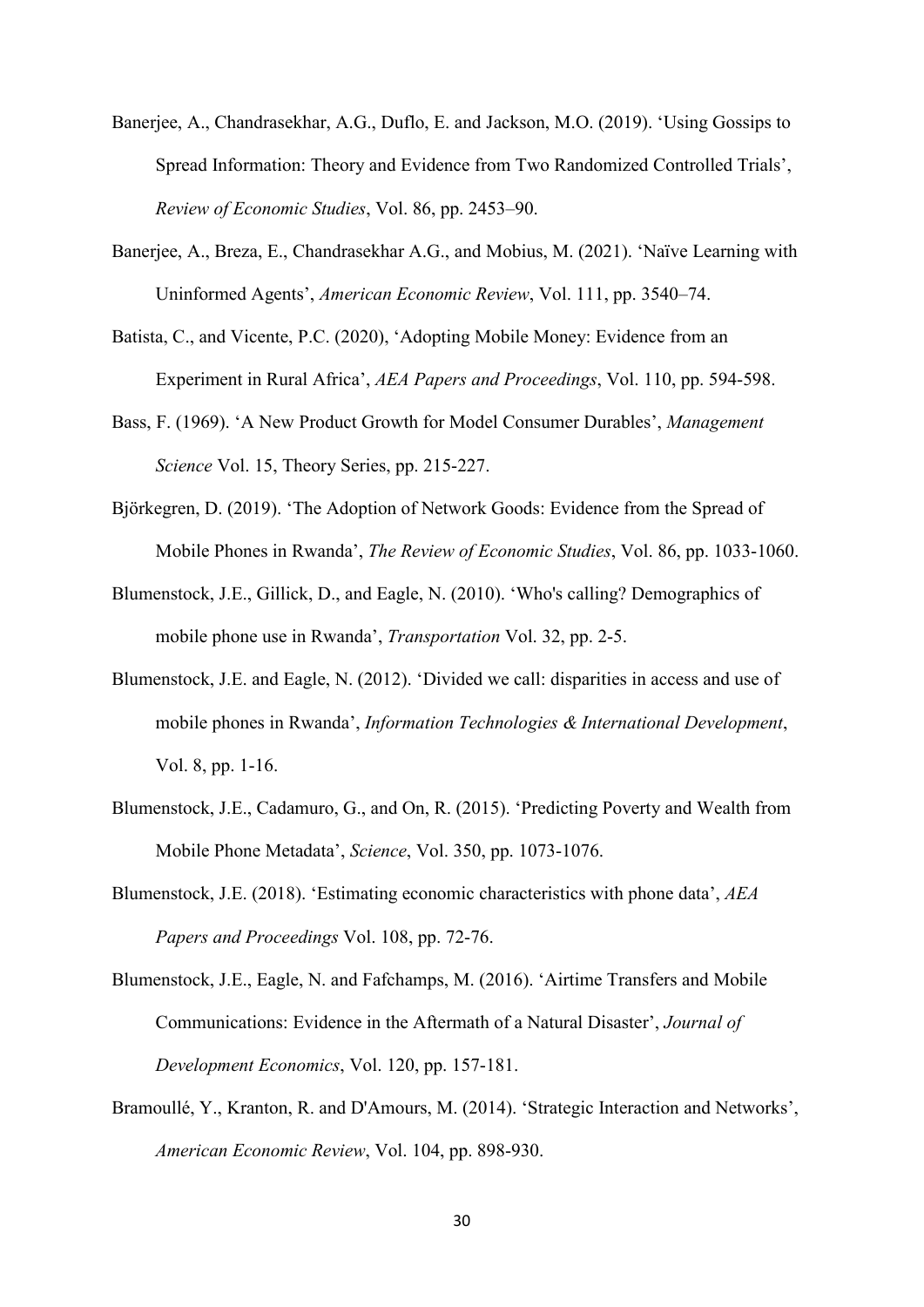- Centola, D. (2010). 'The Spread of Behavior in an Online Social Network', *Science*, Vol. 329, pp. 1194-1197.
- Chandrasekhar, A.G., Larreguy, H. and Xandri, J.P. (2020). 'Testing Models of Social Learning on Networks: Evidence from Two Experiments', *Econometrica* Vol. 88, pp. 1-32.
- Cole, S.A. and Fernando, A.N. (2016). 'The Value of Advice: Evidence from the Adoption of Agricultural Practices', unpublished manuscript, Harvard University.
- Fafchamps, M., Goyal, S. and van der Leij, M. (2010). 'Matching and Network Effects', *Journal of the European Economic Association*, Vol. 8, pp. 203-231.
- Fafchamps, M. and Söderbom, M. (2014). 'Network Proximity and Business Practices in African Manufacturing', *World Bank Economic Review*, Vol. 28, pp. 99-129.
- Fafchamps, M. and Minten, B. (2012). 'Impact of SMS-Based Agricultural Information on Indian Farmers', *World Bank Economic Review*, Vol. 26, pp. 383-414.
- Granovetter, M. (1995). *Getting a Job: A Study of Contacts and Careers*, University of Chicago Press, Chicago.
- Jack, W. and Suri, T. (2014). 'Risk Sharing and Transactions Costs: Evidence from Kenya's Mobile Money Revolution', *American Economic Review*, Vol. 104, pp. 183-223.
- Jackson, M.O. (2008). *Social and Economic Networks*, Princeton University Press, Princeton, 2008.
- Jackson, M.O. and Yariv, L. (2005) 'Diffusion on Social Networks', *Economie Publique*, Vol. 16, pp. 3-16.
- Jensen, R. (2007). 'The Digital Provide: Information (Technology), Market Performance, and Welfare in the South Indian Fisheries Sector', *Quarterly Journal of Economics*, Vol. 122, pp. 879-924.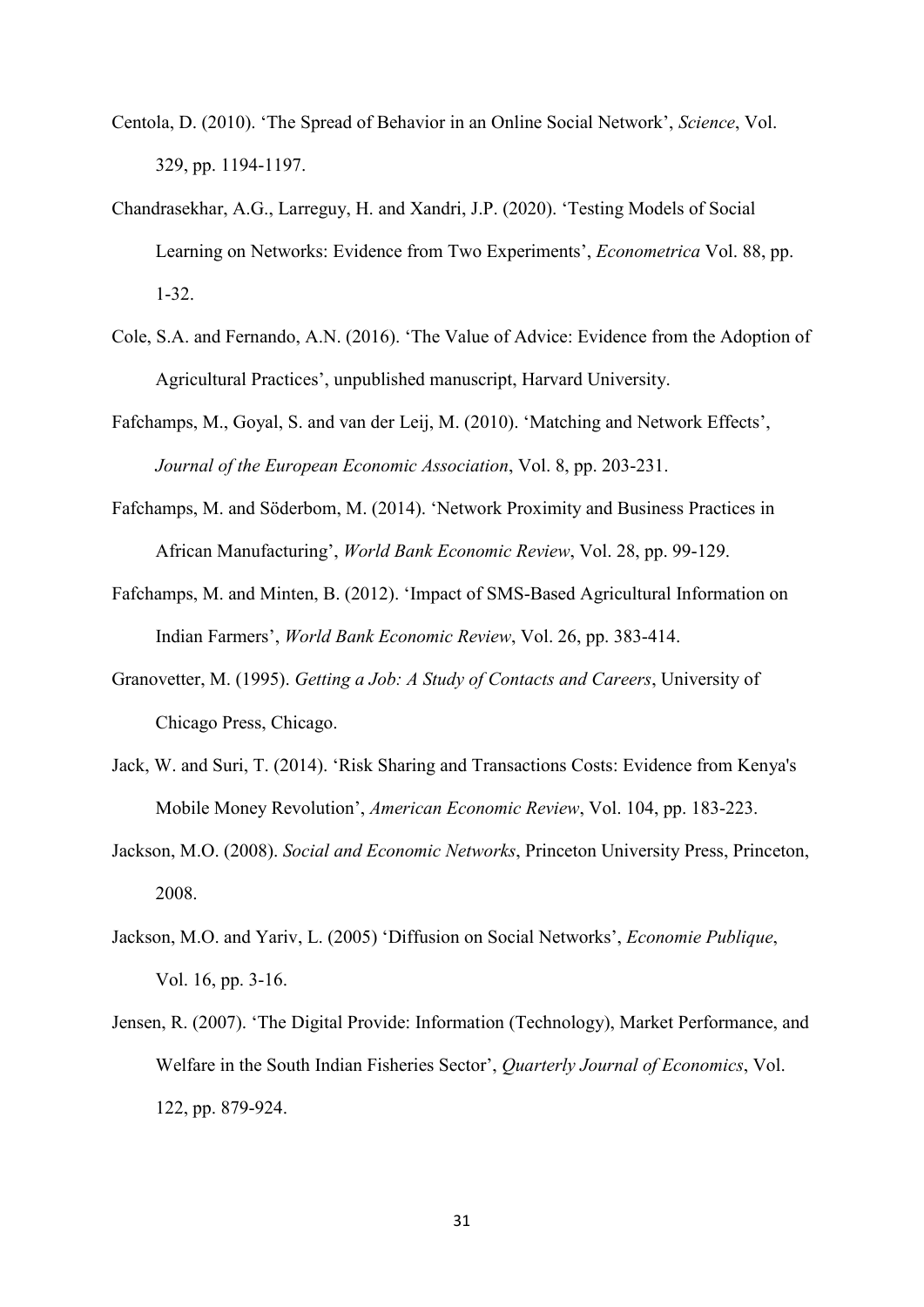- Kreindler, G.E. and Young, H.P. (2014). 'Rapid Innovation Diffusion in Social Networks', *PNAS*, Vol. 111(Supplement 3), pp. 10881-10888.
- Manski, C.F. (1993). 'Identification of Endogenous Social Effects: The Reflection Problem', *The Review of Economic Studies*, Vol. 60, pp. 531-542.
- Mobius, M. and Rosenblat, T. (2014). 'Social Learning in Economics', *Annual Review of Economics*, Vol. 6, pp. 827-847.
- Oster, E. (2019). 'Unobservable Selection and Coefficient Stability: Theory and Evidence', *Journal of Business & Economic Statistics*, Vol. 37, pp. 187-204.
- Ryan, S. P. and Tucker, C. (2012). 'Heterogeneity and the dynamics of technology adoption', *Quantitative Marketing and Economics*, Vol. 10, pp. 63-109.
- Saloner, G. and Shepard, A. (1995): 'Adoption of Technologies with Network Effects: An Empirical Examination of the Adoption of Automated Teller Machines', *RAND Journal of Economics*, Vol. 26, pp. 479-501.
- Vega-Redondo, F. (2007). *Complex Social Networks*, Cambridge University Press, Cambridge, MA.
- Young, H.P. (1999). 'Diffusion in Social Networks', Papers 2, Brookings Institution Working Papers.
- Young, H.P. (2009). 'Innovation Diffusion in Heterogeneous Populations: Contagion, Social Influence, and Social Learning', *American Economic Review*, Vol. 99, pp. 1899-1924.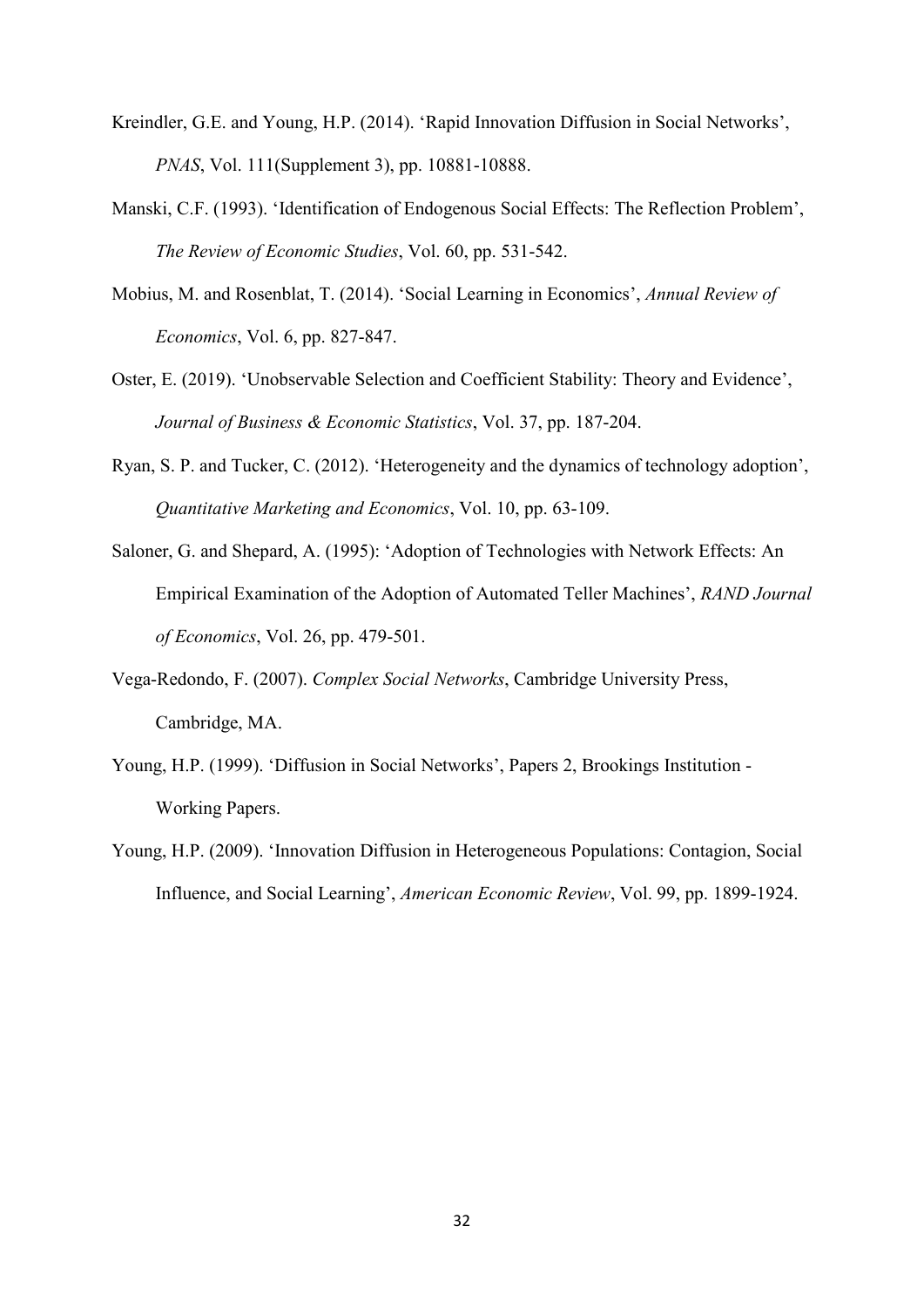

**Figure 1: Number of SIM-IDs adopted: August 2016 – December 2008**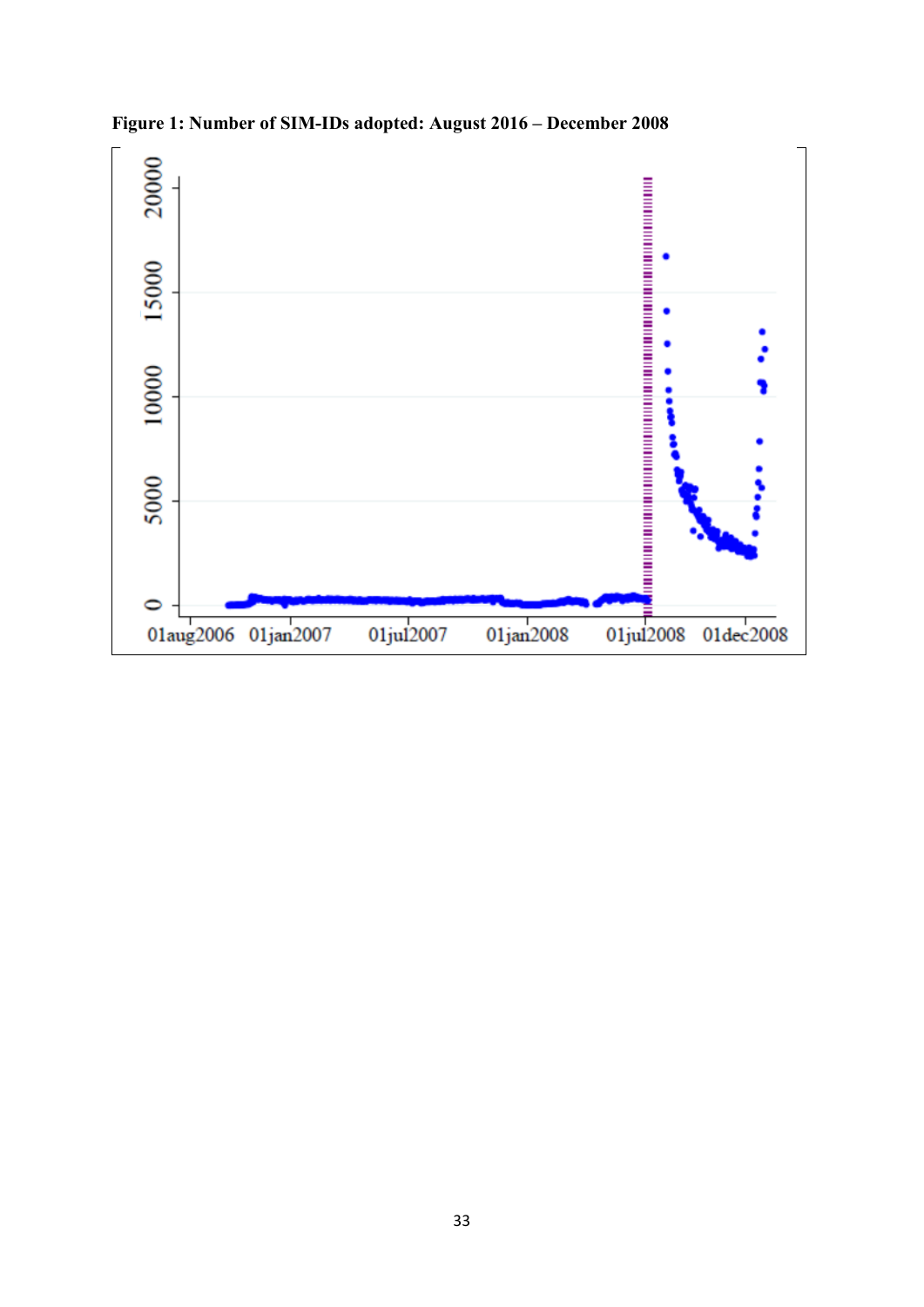

**Figure 2. Proportion of adopters and users**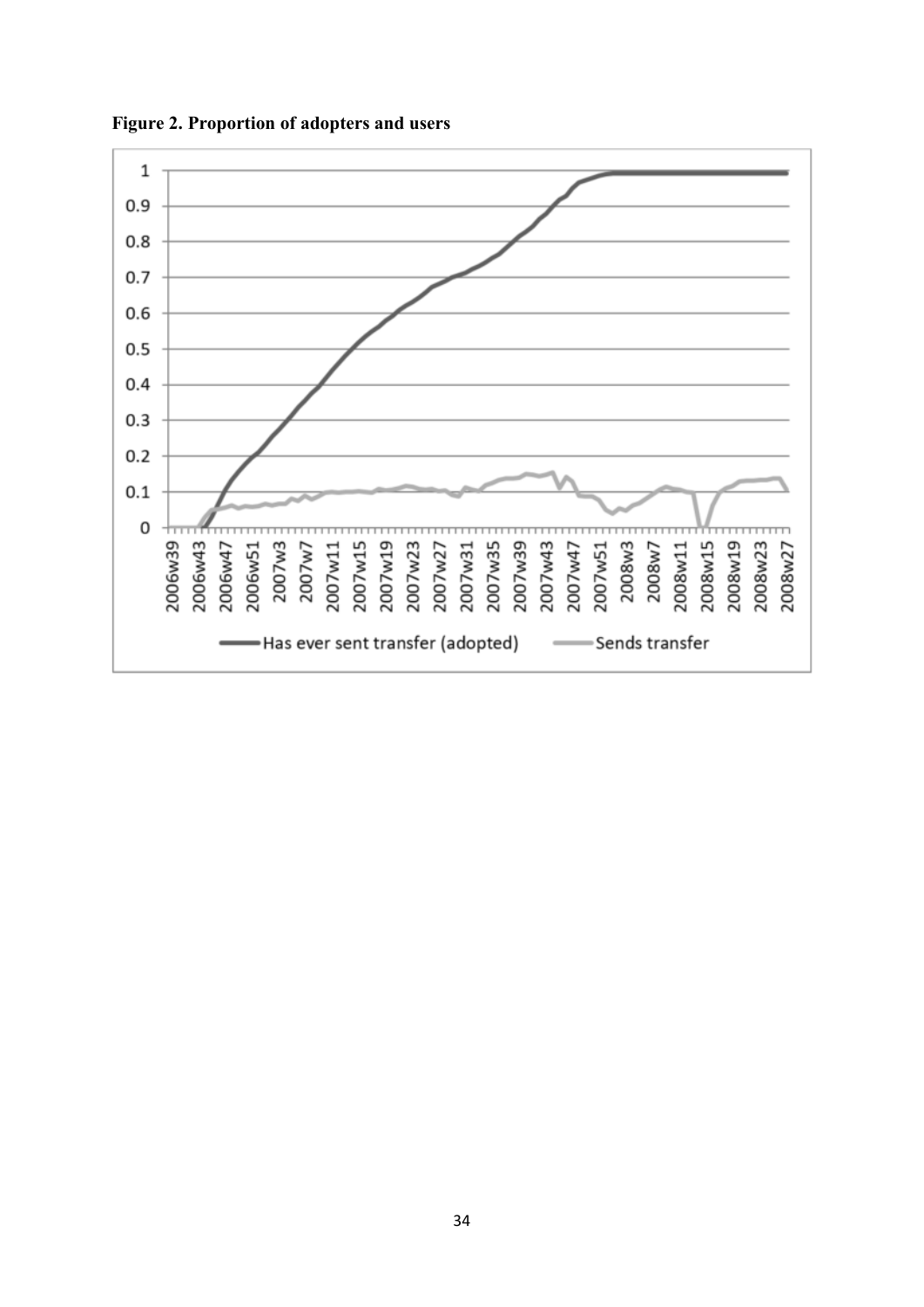

**Figure 3. Adoption rates and neighbor usage**

*Note*: The adoption rates are predictions based on a regression of the adoption dummy on a set of dummies for different levels of  $A_{it}$  and dummy variables for calendar time and time elapsed since  $i$  first obtained their SIM-ID. The predictions are computed for different  $A_{it}$ , holding the time effects fixed.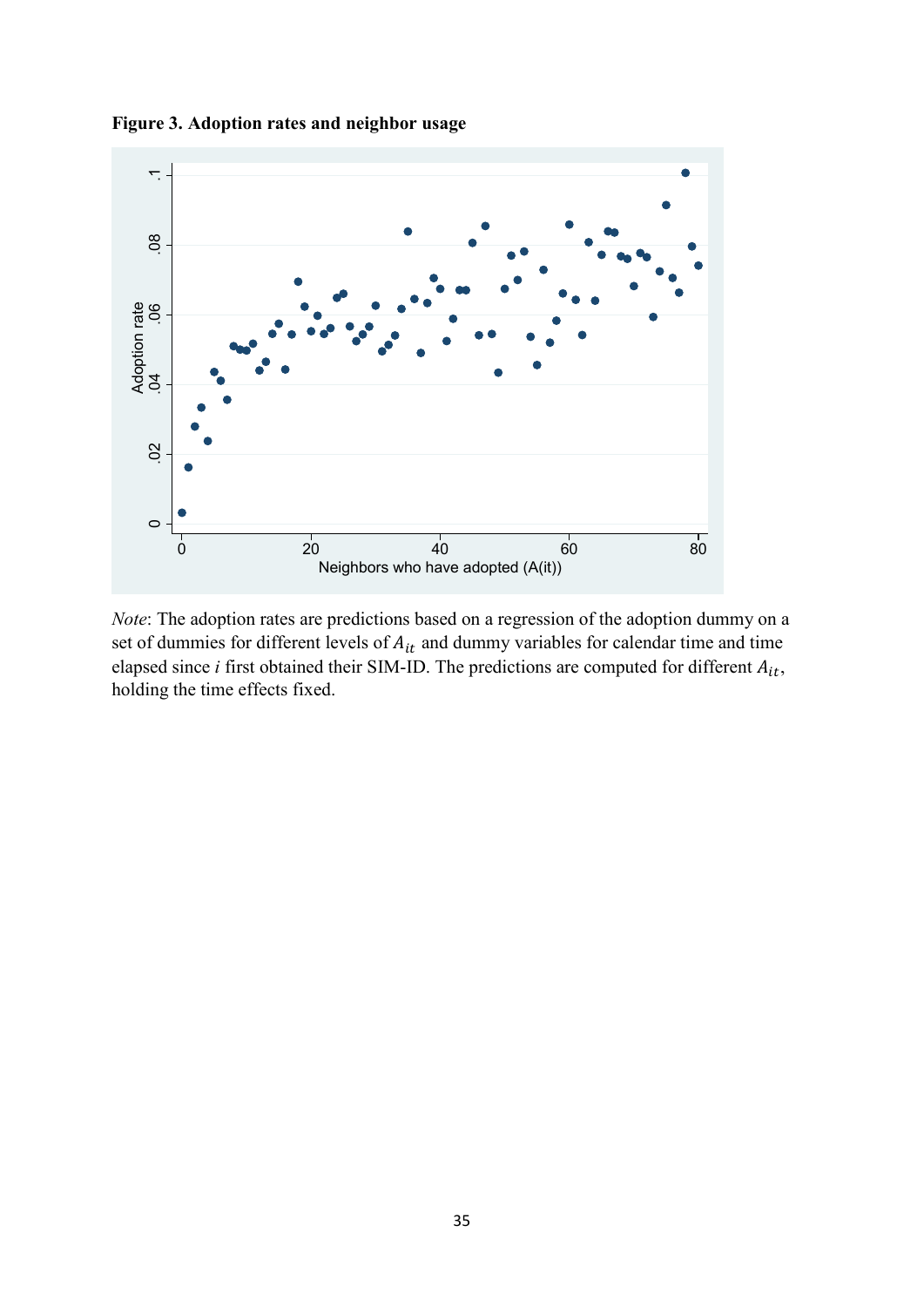|                                                                                                                                                                                                                                                                                                                                                                                      |                   | Summary statistics |                |      |          |                                                                              |       |        |                |
|--------------------------------------------------------------------------------------------------------------------------------------------------------------------------------------------------------------------------------------------------------------------------------------------------------------------------------------------------------------------------------------|-------------------|--------------------|----------------|------|----------|------------------------------------------------------------------------------|-------|--------|----------------|
|                                                                                                                                                                                                                                                                                                                                                                                      | $(1)$ Full sample |                    |                |      |          | (2) Before first transfer sent (3) Before first transfer sent<br>or received |       |        |                |
|                                                                                                                                                                                                                                                                                                                                                                                      | Mean              | Median             | <b>Std Dev</b> | Mean | Median   | <b>Std Dev</b>                                                               | Mean  |        | Median Std Dev |
| N(it)                                                                                                                                                                                                                                                                                                                                                                                | 273               | 212                | 244            | 113  | 78       | 119                                                                          | 100.7 | 70     | 103            |
| A(it)                                                                                                                                                                                                                                                                                                                                                                                | 76.0              | 54                 | 76.8           | 27.8 | 16       | 35.0                                                                         | 23.6  | 14     | 29.2           |
| $\Delta A(it)$                                                                                                                                                                                                                                                                                                                                                                       | 1.72              | $\mathbf{1}$       | 1.94           | 1.66 |          | 1.96                                                                         | 1.61  |        | 1.89           |
| Weeks with SIM card                                                                                                                                                                                                                                                                                                                                                                  | 43.9              | 42                 | 24.4           | 20.8 | 17       | 14.5                                                                         | 18.2  | 15     | 12.1           |
| Number of phone calls by i                                                                                                                                                                                                                                                                                                                                                           | 22.2              | 12                 | 31.5           | 19.3 | 11       | 27.7                                                                         | 18.4  | 11     | 26.3           |
| Number of transfers received                                                                                                                                                                                                                                                                                                                                                         | 0.12              | $\overline{0}$     | 0.55           | 0.06 | $\theta$ | 0.39                                                                         |       |        |                |
| Number of neighbors from whom i received a transfer                                                                                                                                                                                                                                                                                                                                  | 0.09              | $\overline{0}$     | 0.36           | 0.05 | $\theta$ | 0.24                                                                         |       |        |                |
| Amount received, if positive                                                                                                                                                                                                                                                                                                                                                         | 456               | 200                | 1480           | 623  | 225      | 2421                                                                         |       |        |                |
| Number of transfers sent                                                                                                                                                                                                                                                                                                                                                             | 0.19              | $\overline{0}$     | 1.55           |      |          |                                                                              |       |        |                |
| Number of neighbors to whom i sent a transfer                                                                                                                                                                                                                                                                                                                                        | 0.15              | $\overline{0}$     | 0.99           |      |          |                                                                              |       |        |                |
| Amount sent, if positive                                                                                                                                                                                                                                                                                                                                                             | 583               | 200                | 1707           |      |          |                                                                              |       |        |                |
| Observations<br>$\ddot{ }$ $\ddot{ }$ $\ddot{ }$ $\ddot{ }$ $\ddot{ }$ $\ddot{ }$ $\ddot{ }$ $\ddot{ }$ $\ddot{ }$ $\ddot{ }$ $\ddot{ }$ $\ddot{ }$ $\ddot{ }$ $\ddot{ }$ $\ddot{ }$ $\ddot{ }$ $\ddot{ }$ $\ddot{ }$ $\ddot{ }$ $\ddot{ }$ $\ddot{ }$ $\ddot{ }$ $\ddot{ }$ $\ddot{ }$ $\ddot{ }$ $\ddot{ }$ $\ddot{ }$ $\ddot{$<br>$\cdot$ .<br>$37.7$ $377.4$<br>$\sim$ $\sim$ 1. | $1 \times 1$      | 357,947            |                |      | 87,563   |                                                                              |       | 69,154 |                |

TABLE 1

*Note*: Weekly observations, at the individual (phone number) level.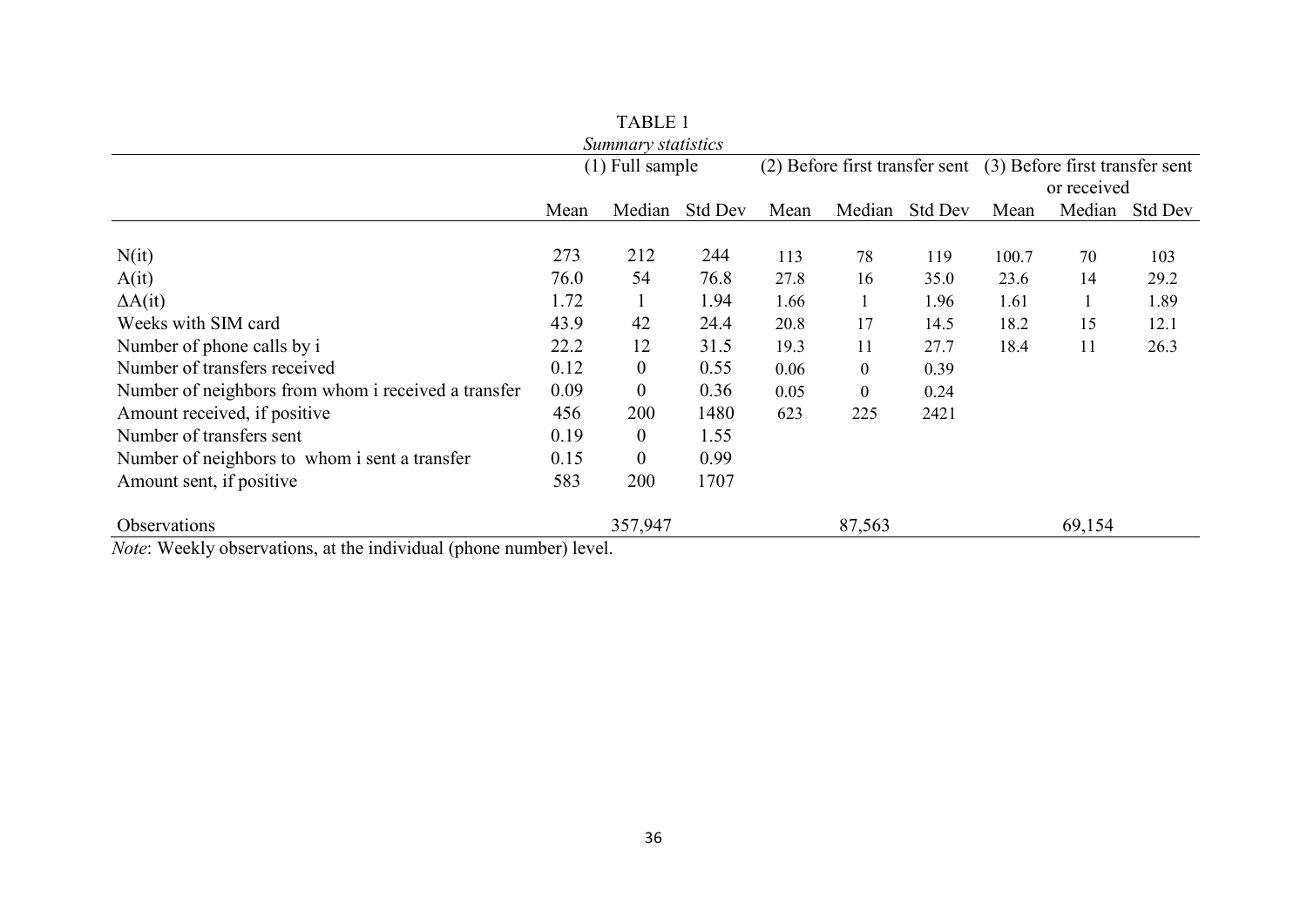|                                                                      | <b>First adoption</b> |                |                |  |  |  |
|----------------------------------------------------------------------|-----------------------|----------------|----------------|--|--|--|
|                                                                      | (1)                   | (2)            | (3)            |  |  |  |
|                                                                      |                       |                |                |  |  |  |
| $\Delta A_{i,t-2}/100$                                               | $-0.226$              | $-0.176$       | $-0.188$       |  |  |  |
|                                                                      | $(0.048)$ ***         | $(0.054)$ ***  | $(0.052)$ ***  |  |  |  |
| $\Delta S_{it}^2/100$                                                | $-0.001$              | $-0.078$       | $-0.077$       |  |  |  |
|                                                                      | (0.004)               | $(0.006)$ ***  | $(0.007)$ ***  |  |  |  |
| $\Delta A_{i,t-2}^2/100$                                             | $-0.004$              | $-0.004$       | $-0.004$       |  |  |  |
|                                                                      | $(0.0003)$ ***        | $(0.0004)$ *** | $(0.0004)$ *** |  |  |  |
| $\Delta(S_{it}A_{i,t-2})/100$                                        | 0.036                 | 0.038          | 0.037          |  |  |  |
|                                                                      | $(0.002)$ ***         | $(0.003)$ ***  | $(0.003)$ ***  |  |  |  |
| Marginal effects of $A_{i,t-2}$ , at different levels of $A_{i,t-2}$ |                       |                |                |  |  |  |
| $A_{i,t-2} = 0$                                                      | 0.0046                | 0.0054         | 0.0052         |  |  |  |
|                                                                      | $(0.0005)$ ***        | $(0.0006)$ *** | $(0.0007)$ *** |  |  |  |
| $A_{i,t-2} = 20$                                                     | 0.0032                | 0.004          | 0.0038         |  |  |  |
|                                                                      | $(0.0004)$ ***        | $(0.0005)$ *** | $(0.0005)$ *** |  |  |  |
| $A_{i,t-2} = 40$                                                     | 0.0018                | 0.0025         | 0.0024         |  |  |  |
|                                                                      | $(0.0004)$ ***        | $(0.0004)$ *** | $(0.0004)$ *** |  |  |  |
| $A_{i,t-2} = 60$                                                     | 0.0004                | 0.0011         | 0.0010         |  |  |  |
|                                                                      | (0.0003)              | $(0.0003)$ *** | $(0.0003)$ *** |  |  |  |
| $A_{i,t-2} = 80$                                                     | $-0.001$              | $-0.0003$      | $-0.0004$      |  |  |  |
|                                                                      | $(0.0004)$ ***        | (0.0004)       | (0.0003)       |  |  |  |
| Marginal effect of $A_{i,t-2}$ at means of $A_{i,t-2}$ and $S_{it}$  |                       |                |                |  |  |  |
| $A_{i,t-2}$ at mean                                                  | 0.0029                | 0.0037         | 0.0036         |  |  |  |
|                                                                      | $(0.0004)$ ***        | $(0.0005)$ *** | $(0.0005)$ *** |  |  |  |
| Fixed effects                                                        |                       |                |                |  |  |  |
| Year x month                                                         | No                    | Yes            | No             |  |  |  |
| District                                                             | No                    | Yes            | No             |  |  |  |
| Cell tower                                                           | No                    | Yes            | Yes            |  |  |  |
| Year x month x district                                              | No                    | N <sub>o</sub> | Yes            |  |  |  |
| R-squared                                                            | 0.01                  | 0.03           | 0.04           |  |  |  |
| Observations                                                         | 87,563                | 87,563         | 87,563         |  |  |  |

TABLE 2

*Notes*: The dependent variable is  $\Delta y_{i,t+1}$ . The estimation method is OLS. An intercept is included in all regressions. Standard errors are clustered at the district level. Marginal effects are evaluated at sample means of regressors (in levels). \*\*\* p<0.01 \*\* p<0.05 \* p<0.10.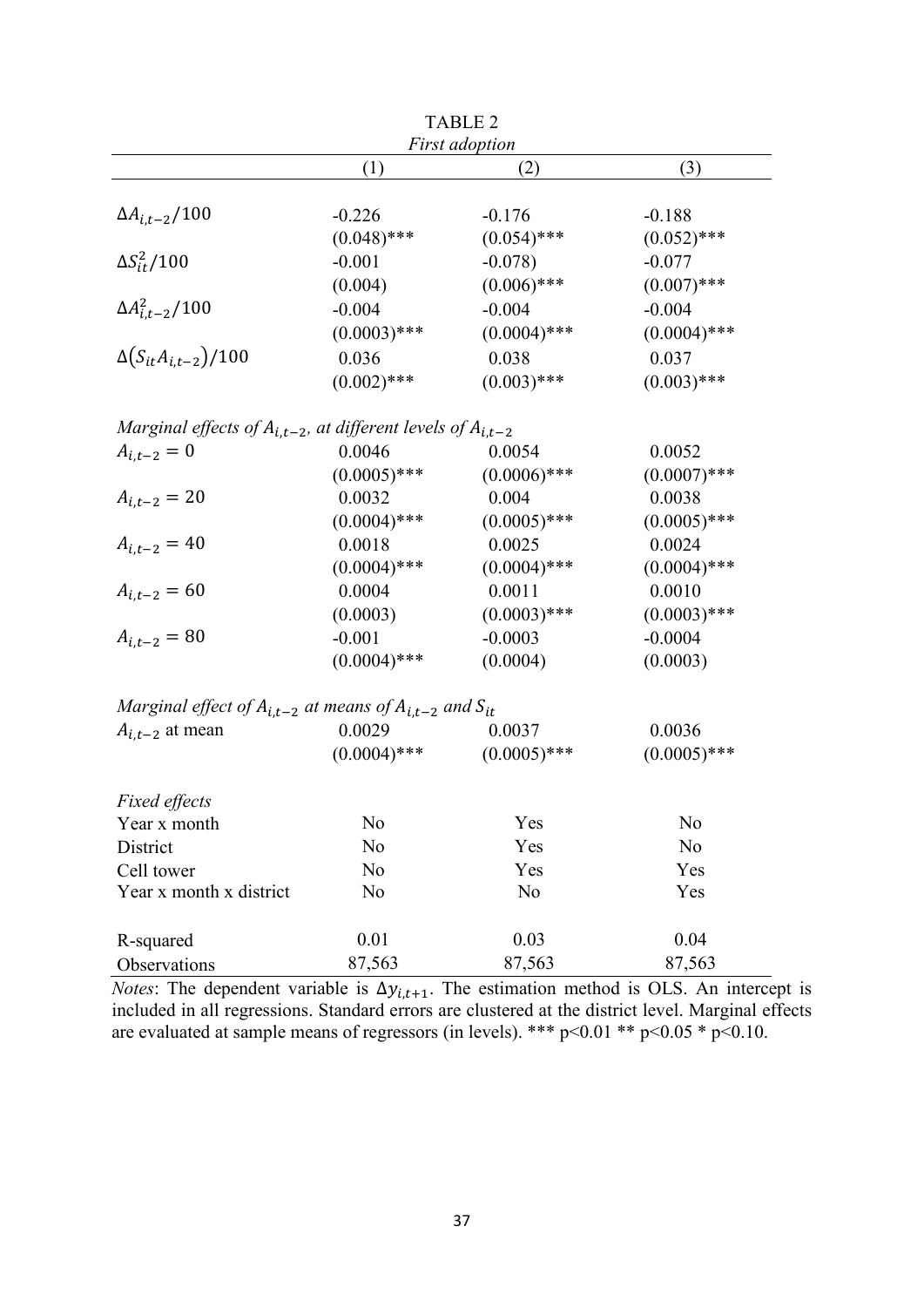|                                                                     | Generalized first adoption model |                |                |  |  |
|---------------------------------------------------------------------|----------------------------------|----------------|----------------|--|--|
|                                                                     | (1)                              | (2)            | (3)            |  |  |
|                                                                     |                                  |                |                |  |  |
| $\Delta A_{i,t-2}/100$                                              | 0.062                            | 0.060          | 0.040          |  |  |
|                                                                     | (0.054)                          | (0.053)        | (0.057)        |  |  |
| $\Delta S_{it}^2/100$                                               | 0.039                            | $-0.025$       | $-0.029$       |  |  |
|                                                                     | $(0.005)$ ***                    | $(0.007)$ ***  | $(0.007)$ ***  |  |  |
| $\Delta A_{i,t-2}^2/100$                                            | $-0.0004$                        | $-0.0005$      | $-0.0004$      |  |  |
|                                                                     | (0.001)                          | (0.001)        | (0.001)        |  |  |
| $\Delta(S_{it}A_{i,t-2})/100$                                       | 0.008                            | 0.010          | 0.011          |  |  |
|                                                                     | $(0.004)*$                       | $(0.005)*$     | $(0.006)*$     |  |  |
| $\Delta(S_{it}m_{it})/100$                                          | 6.303                            |                |                |  |  |
|                                                                     | $(0.573)$ ***                    |                |                |  |  |
| $\Delta(A_{i,t-2}m_{it})/100$                                       | $-0.737$                         | $-0.726$       | $-0.710$       |  |  |
|                                                                     | $(0.169)$ ***                    | $(0.142)$ ***  | $(0.153)$ ***  |  |  |
| $\Delta(S_{it}^2m_{it})/100$                                        | $-0.095$                         | $-0.136$       | $-0.123$       |  |  |
|                                                                     | $(0.004)$ ***                    | $(0.018)$ ***  | $(0.022)$ ***  |  |  |
| $\Delta(A_{i,t-2}^2 m_{it})/100$                                    | $-0.004$                         | $-0.005$       | $-0.005$       |  |  |
|                                                                     | $(0.002)$ **                     | $(0.002)$ **   | $(0.002)$ **   |  |  |
| $\Delta(S_{it}A_{i,t-2}m_{it})/100$                                 | 0.040                            | 0.051          | 0.051          |  |  |
|                                                                     | $(0.007)$ ***                    | $(0.009)$ ***  | $(0.010)$ ***  |  |  |
| Marginal effect of $A_{i,t-2}$ at means of $A_{i,t-2}$ and $S_{it}$ |                                  |                |                |  |  |
| $m_{it} = 0$                                                        | 0.0017                           | 0.0021         | 0.0020         |  |  |
|                                                                     | $(0.0004)$ ***                   | $(0.0004)$ *** | $(0.0004)$ *** |  |  |
| $m_{it} = 1$                                                        | 0.0043                           | 0.0076         | 0.0074         |  |  |
|                                                                     | $(0.0013)$ ***                   | $(0.0013)$ *** | $(0.0014)$ *** |  |  |
| Marginal effects                                                    | $-0.0025$                        | $-0.0054$      | $-0.0055$      |  |  |
| difference <sup>†</sup>                                             | $(0.0013)*$                      | $(0.0014)$ *** | $(0.0013)$ *** |  |  |
| Fixed effects                                                       |                                  |                |                |  |  |
| Year x month x $m_{it}$                                             | N <sub>o</sub>                   | Yes            | No             |  |  |
| District x $m_{it}$                                                 | No                               | Yes            | N <sub>o</sub> |  |  |
| Cell tower x $m_{it}$                                               | No                               | Yes            | Yes            |  |  |
| Year x month x district x $m_{it}$                                  | No                               | No             | Yes            |  |  |
| R-squared                                                           | 0.01                             | 0.05           | 0.06           |  |  |
| Observations                                                        | 86,378                           | 86,378         | 86,378         |  |  |

TABLE 3

*Notes*: The dependent variable is  $\Delta y_{i,t+1}$ . The estimation method is OLS. An intercept is included in all regressions. Standard errors are clustered at the district level. Marginal effects are evaluated at sample means of regressors (in levels). Observations for which  $\Delta m_{it} = 1$  (i.e. where  $m_{it}$  switches from 0 to 1) are excluded for these estimations.  $\Delta(S_{it}m_{it})$  is collinear with the fixed effects in (2) and (3), and is therefore excluded from these specifications. \*\*\*  $p<0.01$ \*\* p<0.05 \* p<0.10.

<sup>†</sup> This is equal to the marginal effect at  $m_{it} = 0$  minus the marginal effect at  $m_{it} = 1$ .